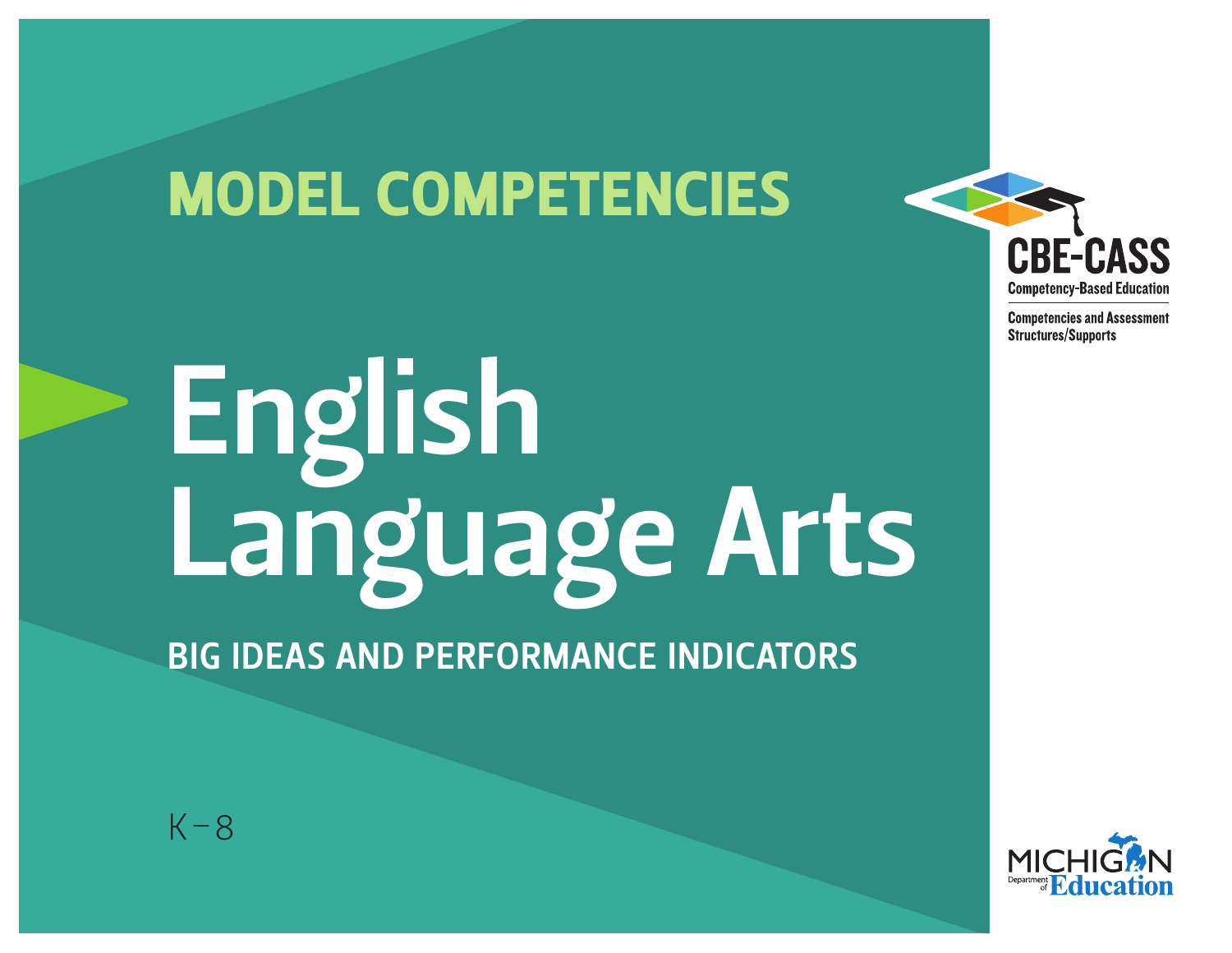## Model Competencies for ELA

### Introduction

#### What is a competency?

Competencies are the core ideas or concepts that develop over time. The College and Career Readiness & Success Center at American Institutes for Research (AIR) states that "College and career ready standards are the building blocks that provide a frame of what a student needs to know and do to be successful. Competencies built on these world-class standards set clear expectations for what a student must 'know and show' to demonstrate mastery" (Patrick, 2014).

#### Why competencies?

Research into how students learn has shown simply possessing knowledge of facts isn't enough. For students to be able to retain, transfer and apply their knowledge, the knowledge must be organized as a set of ideas (National Research Council, 2005). "We know that the longer a student is engaged with content and the more deeply they are invited to think about it, the more likely they will be

to retain it for future use" (Boudreau, 2020). By focusing in on core ideas or concepts, educators allow students to develop a deep understanding of these important concepts and avoid superficial coverage of disconnected topics. In other words, the proverbial "milewide, inch-deep" curriculum is changed into a curriculum supporting mastery and understanding of fundamental ideas of the various disciplines.

Instruction and curriculum based on competencies recognize and build on student assets. Competencies act as building blocks for coherent learning trajectories, curricula, and assessments that support Tier 1 instruction for students as they move through their education based on what they know and can do, rather than on seat time. As such, competency education models support equitable learning opportunities for all students by recognizing and building on student assets using a variety of assessment and instructional tools.

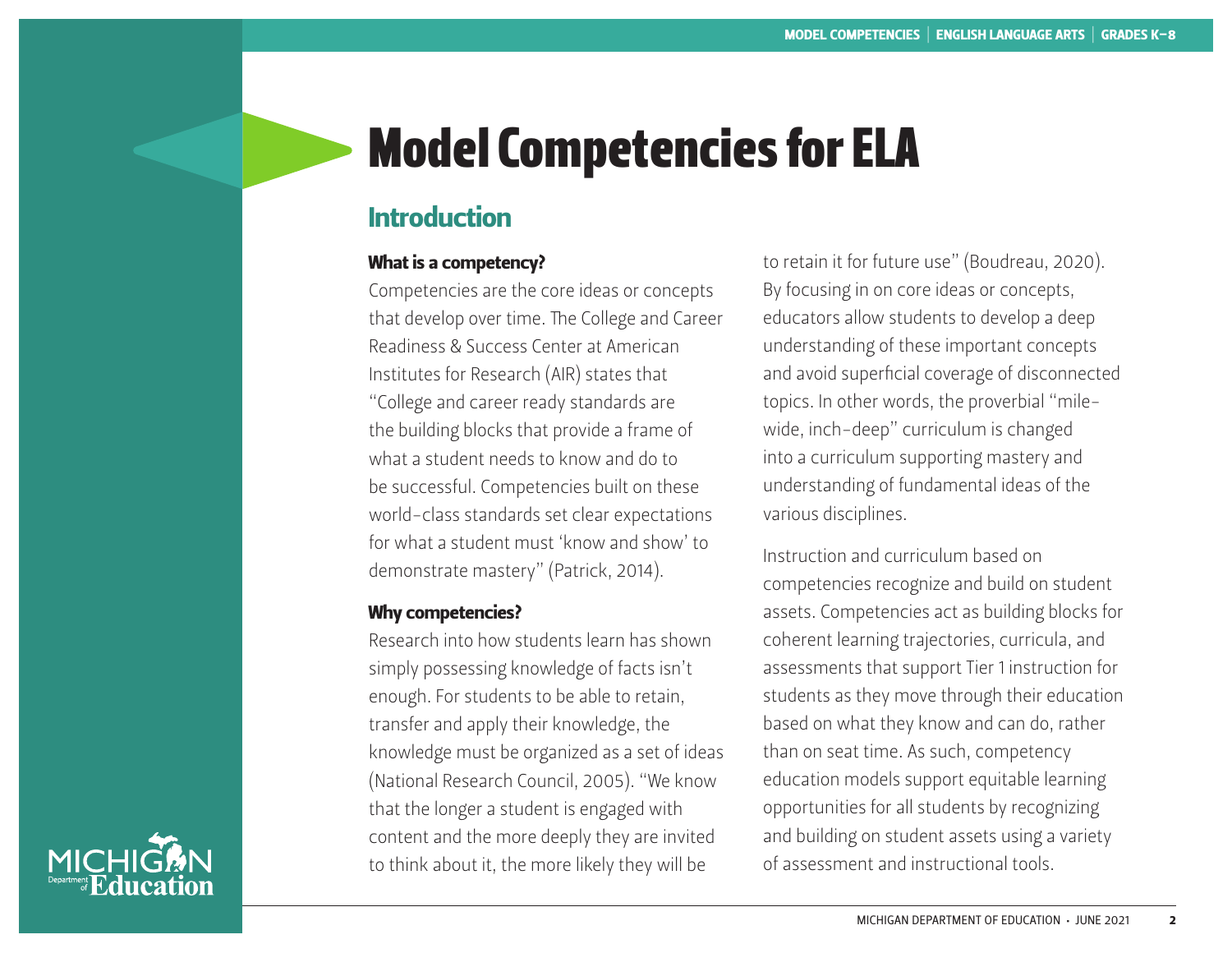#### Michigan Model Competencies for ELA and Mathematics

The Michigan Department of Education (MDE), with support from English language arts (ELA) and mathematics educators from across the state, has identified model student competencies for K–8 ELA and mathematics. These competencies are distilled from the current Michigan K–8 standards and represent the foundational understandings of each grade level. Written as performance indicators, these competencies are organized into cross-grade progressions of related concepts, skills, and procedures; they eventually evolve into the ELA and mathematics understandings students need for success in their high school course taking pathways.

This document and the companion Model Competencies for Mathematics are developed as models that a district might choose to use as tool for focusing lessons, resources, and supports so that students are provided the opportunity to deeply engage in the important content of each discipline. Districts and educators can also use these models to guide the development of local assessments and competency-based grading and reporting systems.

Questions regarding these model competencies, or about [competency-based education](https://www.michigan.gov/mde/0,4615,7-140-81351-322532--,00.html) in general, should be sent to Steve Nemeckay, [nemeckays@michigan.gov.](mailto:nemeckays%40michigan.gov?subject=)

#### **References**

Boudreau, E. (2020, April 8). The Applied Science of Learning. From Usable Knowledge: [https://www.gse.harvard.edu/](https://www.gse.harvard.edu/news/uk/20/04/applied-science-learning) [news/uk/20/04/applied-science-learning](https://www.gse.harvard.edu/news/uk/20/04/applied-science-learning)

National Research Council. (2005). How Students Learn: History, Mathematics, and Science. Washington, DC: The National Academies Press.<doi:https://doi.org/10.17226/10126>

Patrick, S. (2014, January 13). Ready for Success Blog. Mean What You Say: Defining and Integrating Personalized, Blended and Competency Education. From College and Career Readiness and Success Center at American Institutes for Research: [https://ccrscenter.org/blog/mean-what-you-say-defining-and-integrating-personalized-blended-and](https://ccrscenter.org/blog/mean-what-you-say-defining-and-integrating-personalized-blended-and-competency-education)[competency-education](https://ccrscenter.org/blog/mean-what-you-say-defining-and-integrating-personalized-blended-and-competency-education)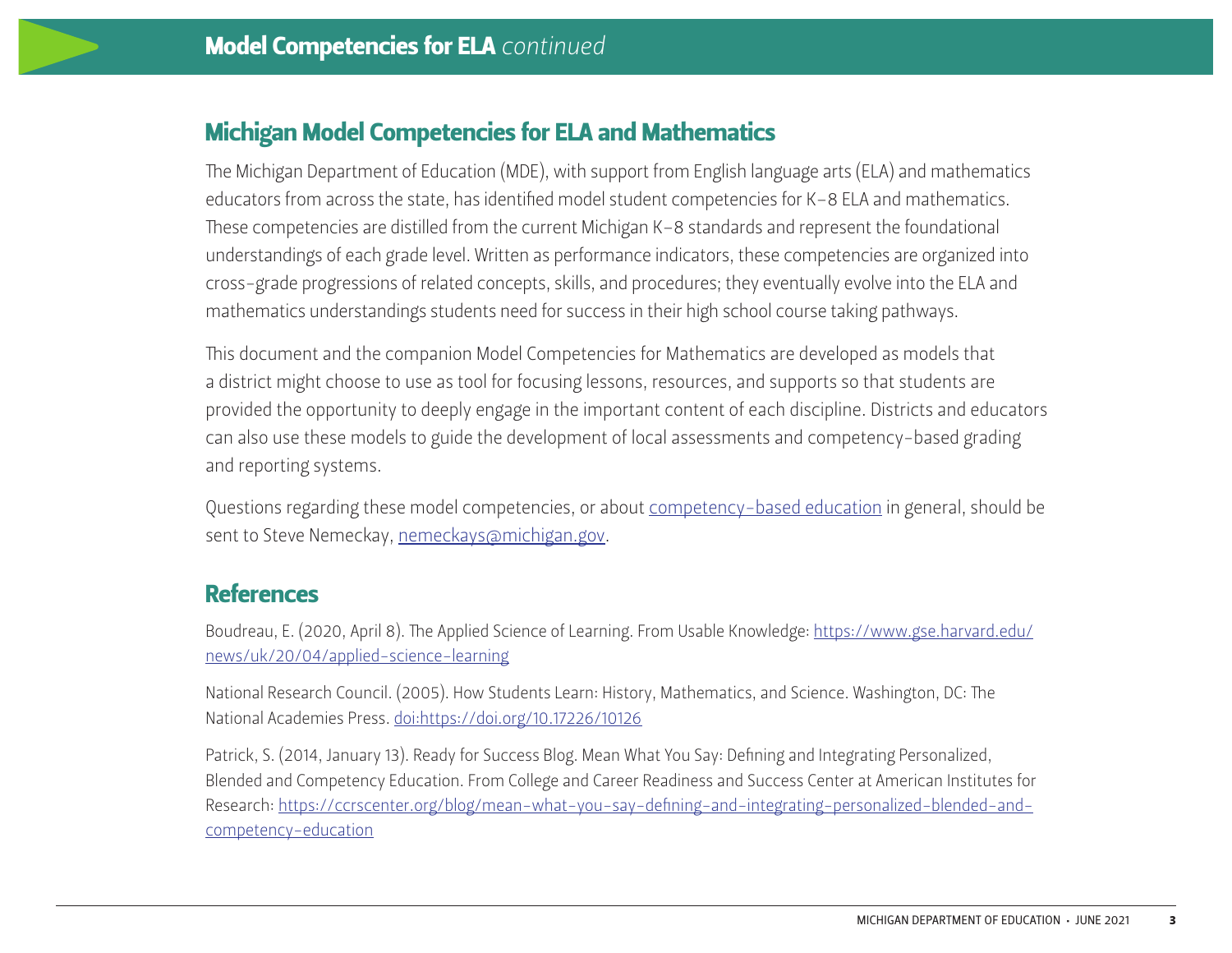### Structure of Model Competencies

In conversations with educators and administrators interested in competency-based education, it became apparent that the model competencies needed to:

- Be of **appropriate grain size**. If too fine, then there would be too many, blurring the intended focus and coherence. By identifying blocks within grade spans that connect with similar blocks in previous and/or subsequent grade spans, educators can provide the coherence and connections students must have to develop the deep understandings of important concepts necessary for continued learning and ultimately career-and college-readiness.
- Be descriptive of the idea and content embedded within the competency so that it is apparent to a variety of audiences, including parents and students, exactly what the competency is and why it is important.

As a result of these criteria, these model competencies are constructed as performance indicators organized around big ideas in each content area that span K-12.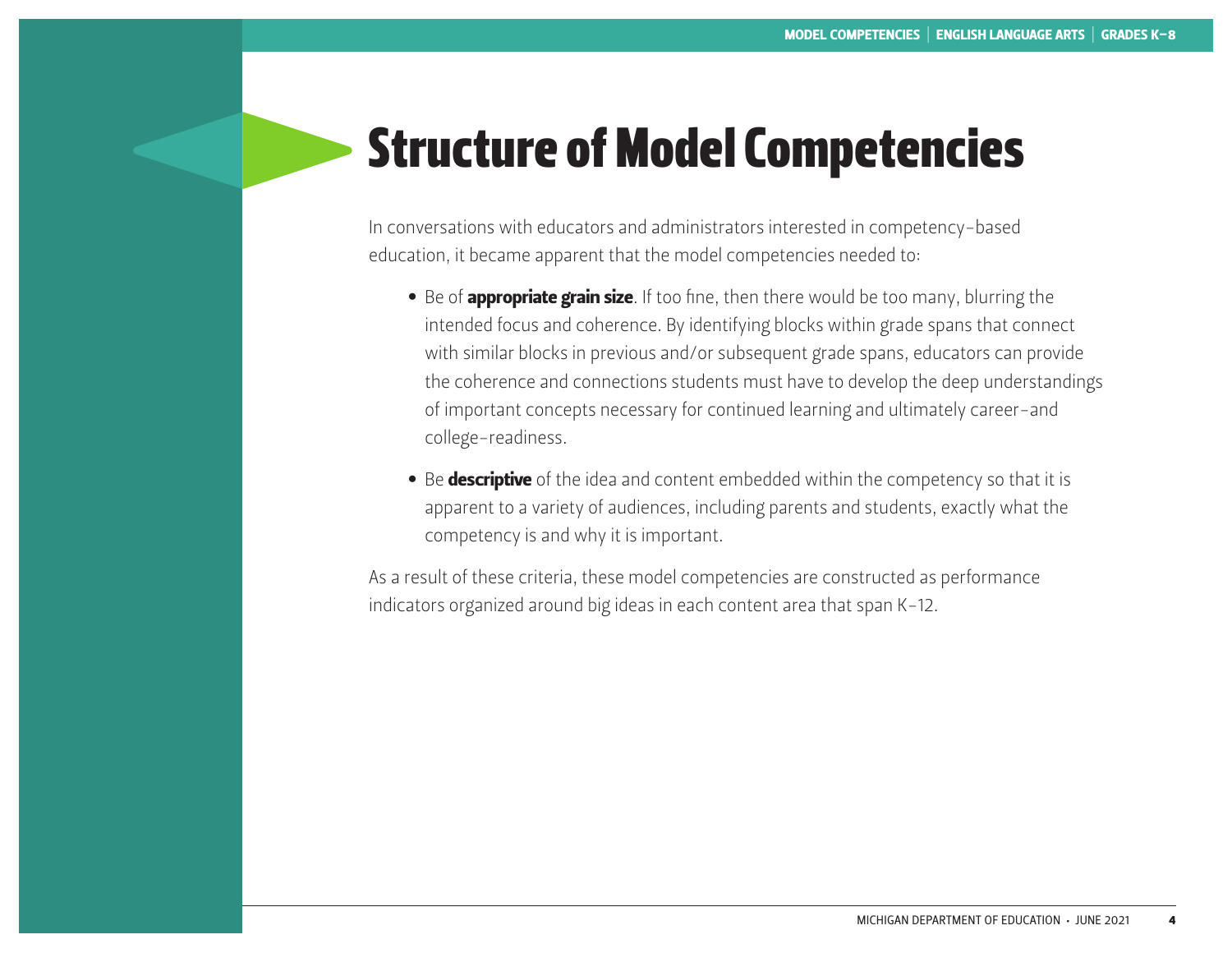#### Big Ideas

The big ideas outline the broader, practical purposes of the skills; in other words, they outline the ultimate desired outcomes of K-12 instruction in ELA. By organizing these competencies around the big ideas rather than the domains and strands found in the standards documents, the "why" of the skill is more visible which can help with designing lessons that are more relevant and engaging to students.

The big ideas for **English Language Arts** are:

- A. **Reading Literature**: Students can read with purpose, understand, and analyze evidence in literature to construct meaning in increasingly complex texts.
- B. **Reading Informational Text**: Students can read with purpose, understand, and analyze information and evidence to construct meaning in increasingly complex texts.
- C. Writing: Students can effectively communicate purpose to an intended audience through written language, using a variety of media.
- D. Speaking and Listening: Students can listen effectively, present information appropriately given the situation, and collaborate with peers.
- E. **Research and Inquiry**: Students can engage in research and inquiry to investigate topics, evaluate, and analyze the validity of sources, and synthesize information to communicate findings.
- F. Style and Language: Students can build vocabulary knowledge and apply conventions of grammar and usage specific to the context.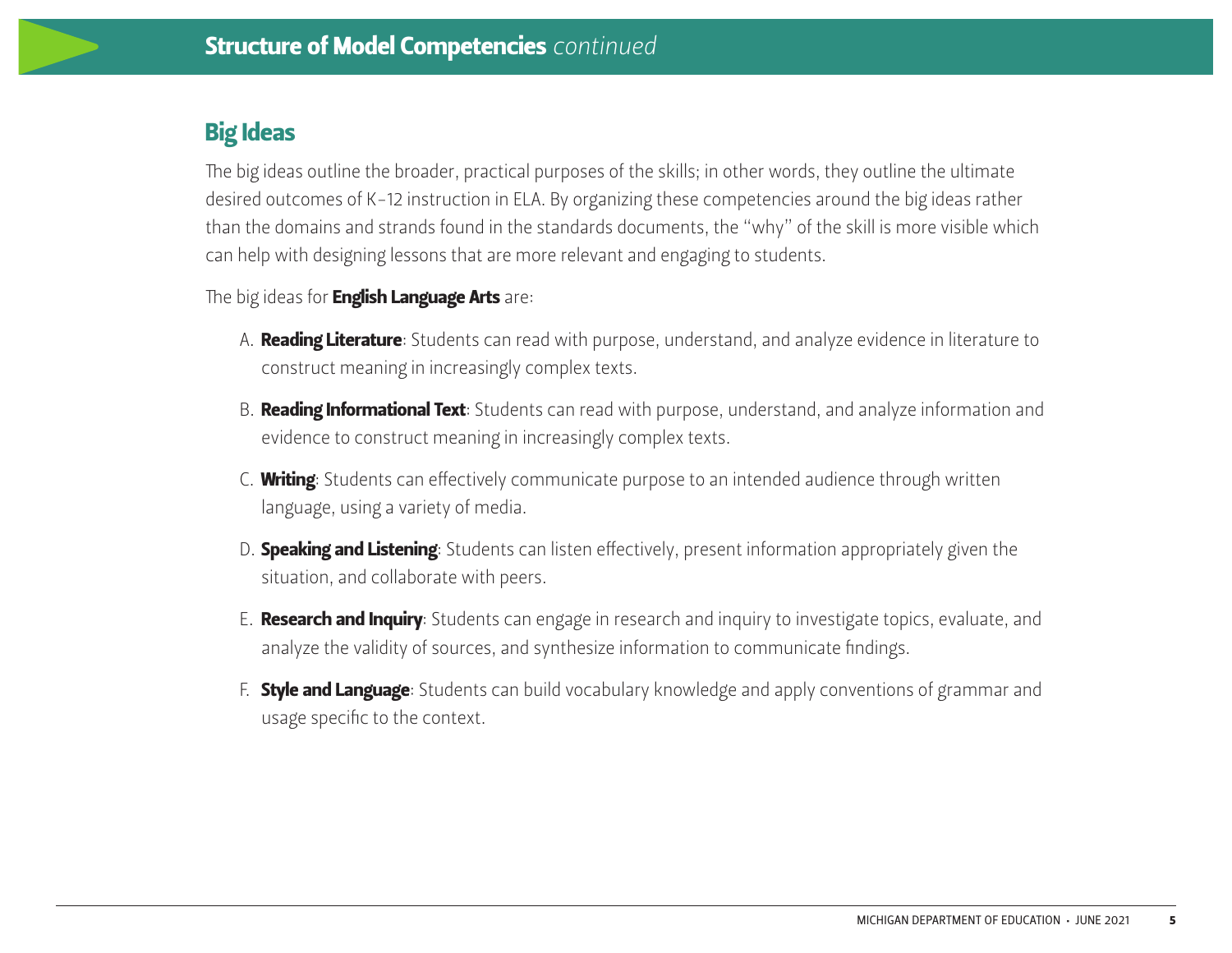#### Performance Indicators

The competencies are worded as performance indicators so that they more clearly identify what the students need to know and be able to do. They are written to be measurable with multiple and varied types of assessment. The performance indicators originated from the Michigan [Standards for English Language Arts](https://www.michigan.gov/documents/mde/MDE_ELA_Standards_599599_7.pdf) and [The ELA Crosswalks: Claims,](https://www.michigan.gov/mde/0,4615,7-140-22709_70117-364986--,00.html)  [Targets and Standards](https://www.michigan.gov/mde/0,4615,7-140-22709_70117-364986--,00.html).

#### **Progressions**

The performance indicators are organized so that progressions of related concepts, skills, and procedures are clearly visible across the grades. These progressions facilitate the identification of where a student is in their learning trajectory so that instruction can be personalized based on what a student knows and can do, rather than on age-based grade level.



Is the student on target with knowing this content?

- Identify where the student is in the progression (1) relative to grade level performance indicators (2) using formative and diagnostic assessments.
- Target support or enrichment as needed so that the student continues on track toward the big idea (3).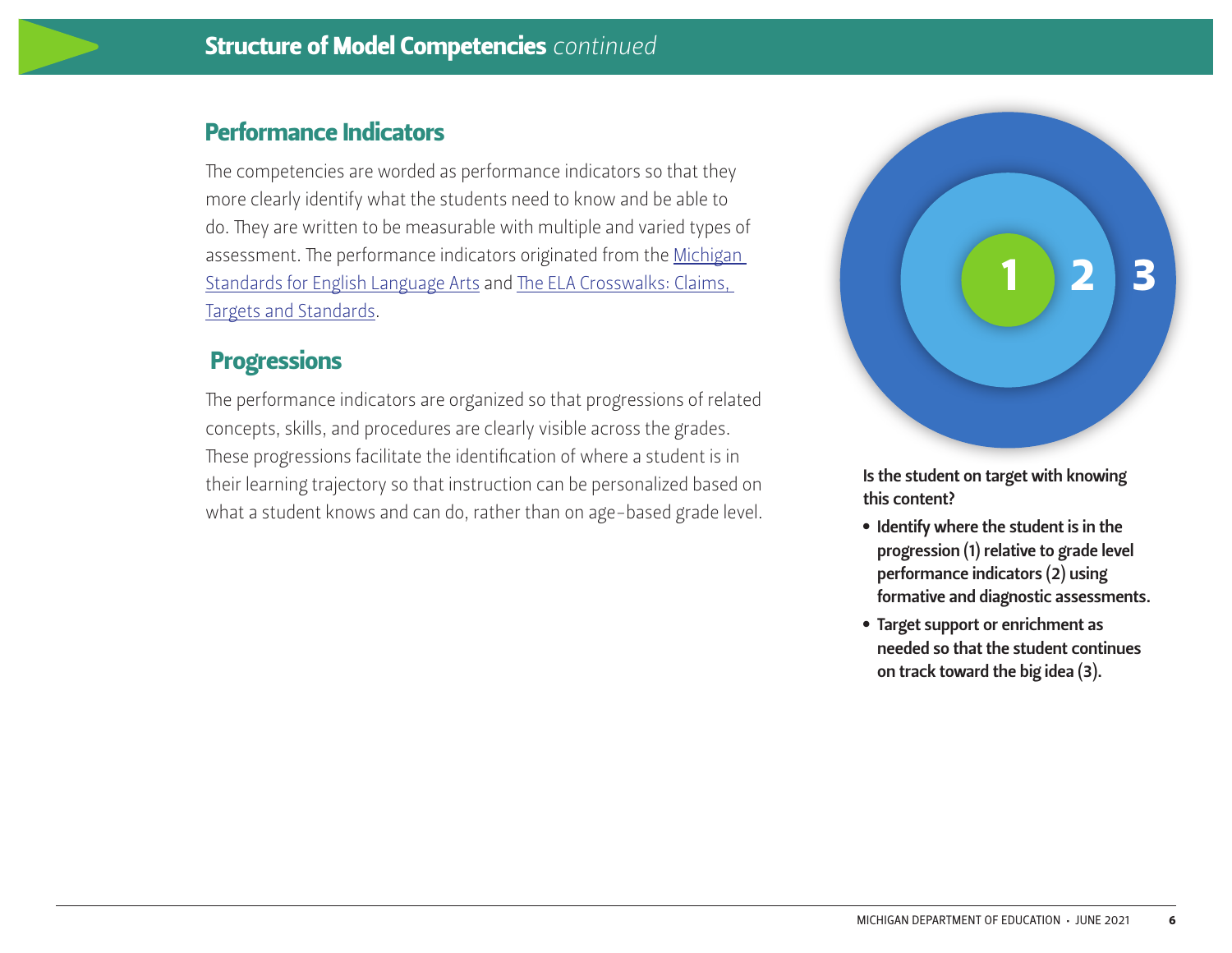Grades 3-5 Summan B. Reading Informational Text D. Speaking and Listening F. Style and Language

| $\mathbf{A}$ | Reading Literature: Students can read with purpose, understand and analyze evidence in literature to construct meaning in<br>increasingly complex texts. |                                                                                                                                                       |                                                                                                                                                                |  |  |
|--------------|----------------------------------------------------------------------------------------------------------------------------------------------------------|-------------------------------------------------------------------------------------------------------------------------------------------------------|----------------------------------------------------------------------------------------------------------------------------------------------------------------|--|--|
|              | $\mathsf K$                                                                                                                                              | 1                                                                                                                                                     | $\overline{2}$                                                                                                                                                 |  |  |
| 1.           | Students can use words and phrases through<br>conversations, reading and being read to, to retell<br>familiar stories, including key details.            | Students can ask and answer questions about key<br>details in a text.                                                                                 | Students can answer 'W' questions (who, what,<br>when, where, why-and how) to demonstrate<br>understanding.                                                    |  |  |
| 2.           | Students can identify characters, settings, and<br>major events in a story.                                                                              | Students can retell stories, including key details<br>and the central message or lesson.                                                              | Students can recount stories, including fables and<br>folktales, and determine the central message,<br>lesson, or moral.                                       |  |  |
| 3.           | Students can ask and answer questions about<br>unknown words in a text.                                                                                  | Students can use key details and illustrations in a<br>story to describe characters, settings, and major<br>events in a story.                        | Students can describe how characters in a story<br>respond to major events and challenges.                                                                     |  |  |
| 4.           | Students can identify different text (poems, story<br>book)                                                                                              | Students can identify words and phrases in<br>conversations, stories or poems that suggest<br>feelings or appeal to the senses.                       | Students can describe how words and phrases<br>supply rhythm and meaning in a story, poem, or<br>song, and use those words and phrases to respond<br>to texts. |  |  |
| 5.           | Students can compare and contrast multiple<br>versions of a story.                                                                                       | Students can tell the difference between narrative<br>and informational text.                                                                         | Students can use information from illustrations and<br>words in print or digital text to outline the structure<br>of a story (beginning, middle, end).         |  |  |
| 6.           | Students can engage in group reading with a<br>defined purpose.                                                                                          | Students can compare and contrast characters'<br>experiences and identify who is telling the story at<br>various points in the text.                  | Students can compare and contrast stories,<br>including points of view of characters.                                                                          |  |  |
| 7.           | Students can understand the basic concepts of<br>print and basic word rhyming.                                                                           | Students can accurately and fluently read<br>emergent-reader texts, prose and poetry<br>with prompting and support, for purpose and<br>understanding. | Students can accurately and fluently read<br>stories and poetry with increasing complexity for<br>understanding.                                               |  |  |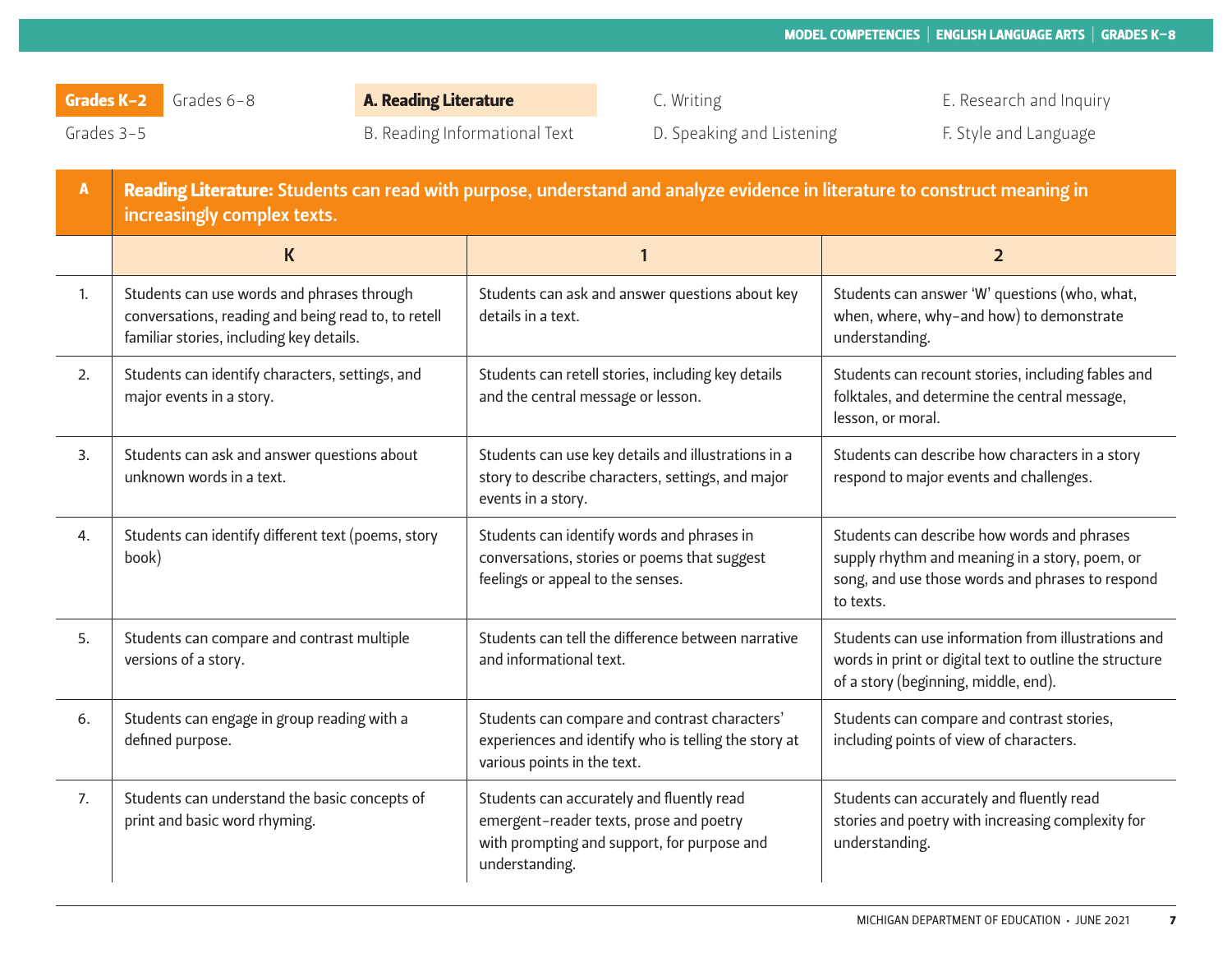Grades 3-5 **B. Reading Informational Text** D. Speaking and Listening F. Style and Language

| $\mathbf{B}$     | Reading Informational Text: Students can read with purpose, understand and analyze information and evidence to construct<br>meaning in increasingly complex texts. |                                                                                                                                                          |                                                                                                                                                                 |  |  |  |
|------------------|--------------------------------------------------------------------------------------------------------------------------------------------------------------------|----------------------------------------------------------------------------------------------------------------------------------------------------------|-----------------------------------------------------------------------------------------------------------------------------------------------------------------|--|--|--|
|                  | $\mathsf K$                                                                                                                                                        |                                                                                                                                                          | 2                                                                                                                                                               |  |  |  |
| 1.               | Students can ask and answer questions about key<br>details in a text with the guidance/prompting.                                                                  | Students can ask and answer factual questions<br>about key events or details in a text.                                                                  | Students can ask and answer open-ended<br>questions to demonstrate understanding of key<br>details in a text.                                                   |  |  |  |
| 2.               | Students can describe the connection between<br>individuals, events, ideas, or pieces of information<br>in a text with the guidance/prompting from a<br>teacher.   | Students can describe the connection between<br>individuals, events, ideas, or pieces of information<br>in a text.                                       | Students can describe the connections among<br>individuals, events, ideas, or pieces of information<br>in a text.                                               |  |  |  |
| 3.               | Students can identify basic text features such as<br>front cover, back cover, and title page.                                                                      | Students know and use various text features<br>(headings, table of contents, glossaries, electronic<br>menus, icons) to locate key facts or information. | Students apply various text features (index,<br>headings, etc.) to locate key facts, meanings<br>of words and phrases, or information in a text<br>efficiently. |  |  |  |
| $\overline{4}$ . | Students can name the author and illustrator of a<br>text and define the role each plays with the text.                                                            | Students can identify the difference between<br>information provided by pictures and/or<br>information provided by words.                                | Students can identify the main purpose of a text.                                                                                                               |  |  |  |
| 5.               | Students can identify similarities and differences<br>between two texts on the same topic (ex: pictures,<br>details, etc.).                                        | Students can identify similarities and differences<br>between two texts on the same topic.                                                               | Students can compare and contrast important<br>points presented by two texts.                                                                                   |  |  |  |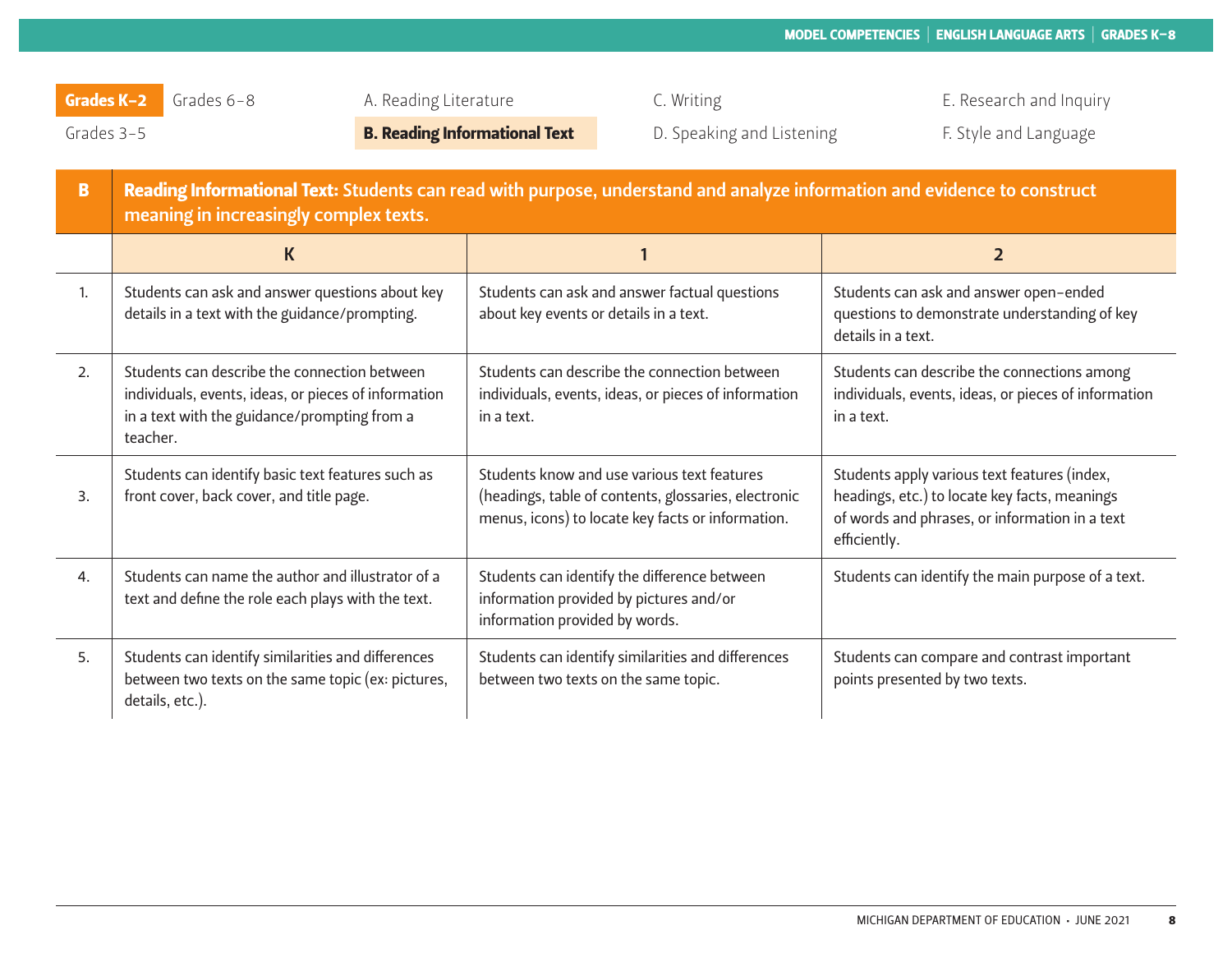Grades K-2 Grades 6-8 A. Reading Literature C. Writing C. The C. According Literature C. Writing E. Research and Inquiry

Grades 3-5 **B. Reading Informational Text** D. Speaking and Listening F. Style and Language **F. Style and Language** 

| . Writing |  |
|-----------|--|
|           |  |
|           |  |

|    | Writing: Students can effectively communicate purpose to an intended audience through written language, using a variety of media.                                                                                  |                                                                                                                                                                                 |                                                                                                                                                                                                                            |  |  |  |
|----|--------------------------------------------------------------------------------------------------------------------------------------------------------------------------------------------------------------------|---------------------------------------------------------------------------------------------------------------------------------------------------------------------------------|----------------------------------------------------------------------------------------------------------------------------------------------------------------------------------------------------------------------------|--|--|--|
|    | K                                                                                                                                                                                                                  |                                                                                                                                                                                 | $\mathbf{2}$                                                                                                                                                                                                               |  |  |  |
| 1. | Students can form and communicate an opinion<br>about a book or topic using multiple modes of<br>communication (illustration, dictation, writing).                                                                 | Students can write opinion pieces with a topic, an<br>opinion, a reason for the opinion, and a sense of<br>closure.                                                             | Students can write opinion pieces with a topic,<br>an opinion, reasons that support the opinion<br>(including linking words to make connections), and<br>a concluding statement or section.                                |  |  |  |
| 2. | Students can identify a main idea and supporting<br>fact(s) regarding a topic using multiple modes of<br>communication (illustrations, dictation, writing).                                                        | Students can write informative or explanatory texts<br>with a topic, facts about the topic, and a sense of<br>closure.                                                          | Students can write informative or explanatory texts<br>with a topic, facts and definitions to develop the<br>topic, and a concluding statement or section.                                                                 |  |  |  |
| 3. | Students can tell a story (narrative) in sequential<br>order using multiple modes of communication<br>(illustrations, dictation, writing), or gather<br>information from provided sources to answer a<br>question. | Students can write narratives with one or two<br>events in order, including details about what<br>happened, words to signal the order of the events,<br>and a sense of closure. | Students can write narrative pieces recounting an<br>event or a sequence of events, including details<br>that describe thoughts, actions, and feelings,<br>words to signal the order of events, and a sense of<br>closure. |  |  |  |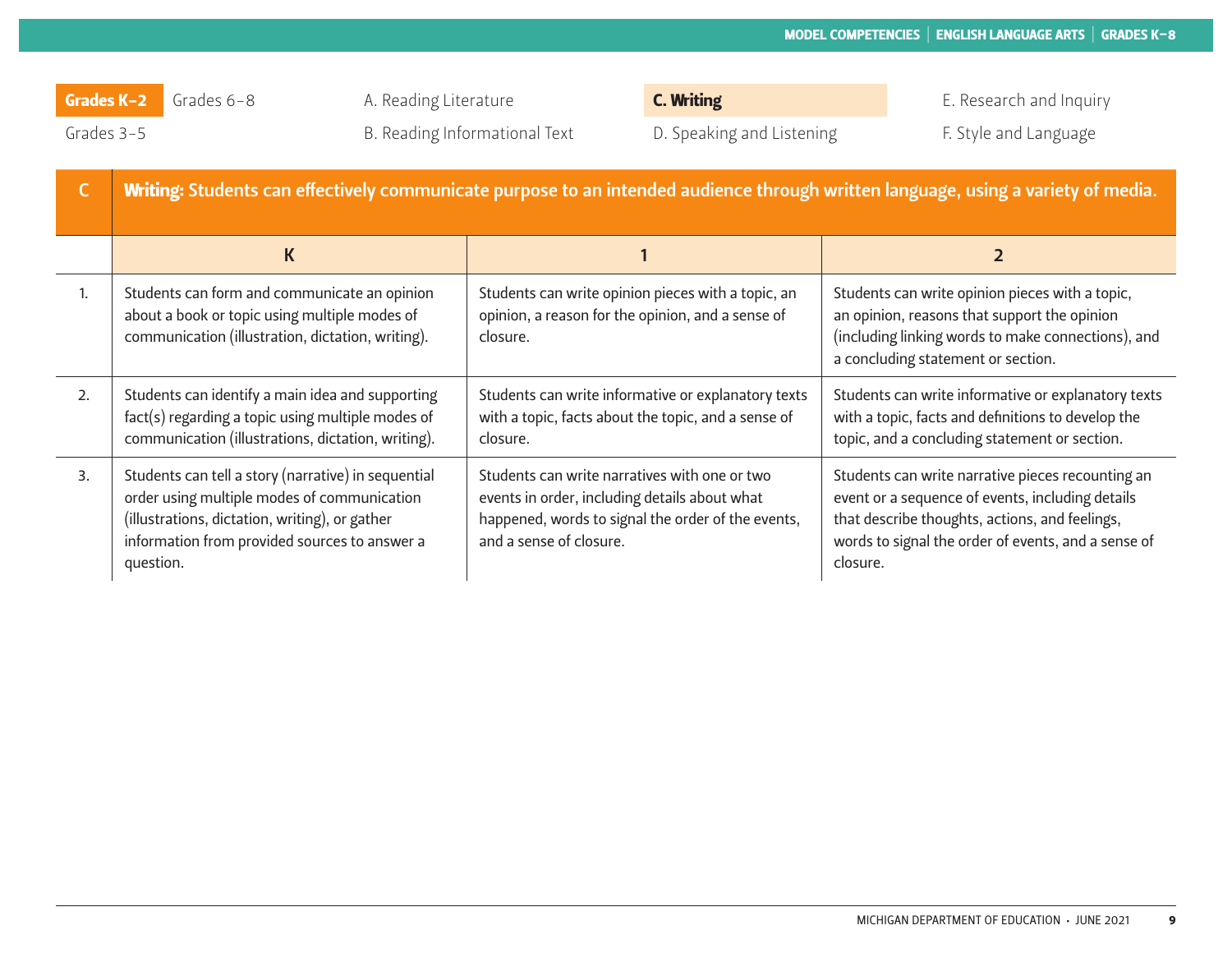| Grades K-2<br>Grades 3-5 |                                                                                                                                                | Grades $6 - 8$                                                                                                                           | A. Reading Literature | B. Reading Informational Text                                                                                        | C. Writing<br><b>D. Speaking and Listening</b> |                    | E. Research and Inquiry<br>F. Style and Language                                               |
|--------------------------|------------------------------------------------------------------------------------------------------------------------------------------------|------------------------------------------------------------------------------------------------------------------------------------------|-----------------------|----------------------------------------------------------------------------------------------------------------------|------------------------------------------------|--------------------|------------------------------------------------------------------------------------------------|
| D                        | Speaking and Listening: Students can listen effectively, present information appropriately given the situation, and collaborate with<br>peers. |                                                                                                                                          |                       |                                                                                                                      |                                                |                    |                                                                                                |
|                          |                                                                                                                                                | K                                                                                                                                        |                       |                                                                                                                      |                                                |                    |                                                                                                |
| ъ.                       |                                                                                                                                                | Students can participate in peer collaboration (with<br>guidance from teachers about taking turns to talk<br>and rules for discussion)   |                       | Students can participate in collaborative<br>conversations with a variety of partners in small<br>and larger groups. |                                                | and larger groups. | Students can participate in collaborative<br>conversations with a variety of partners in small |
| 2.                       |                                                                                                                                                | Students can demonstrate understanding of<br>something by retelling or describe key ideas or<br>details from a text and/or a read-aloud. |                       | Students can retell or describe key ideas or details<br>from a text and/or a read-aloud.                             |                                                |                    | Students can retell or describe key ideas or details<br>from a text and/or a read-aloud.       |

| Grades K-2    | Grades 6-8                                                                                                                                                                                    | A. Reading Literature |                                                                                                                                                                   | C. Writing                |                    | <b>E. Research and Inquiry</b>                                                                                                                |
|---------------|-----------------------------------------------------------------------------------------------------------------------------------------------------------------------------------------------|-----------------------|-------------------------------------------------------------------------------------------------------------------------------------------------------------------|---------------------------|--------------------|-----------------------------------------------------------------------------------------------------------------------------------------------|
| Grades $3-5$  |                                                                                                                                                                                               |                       | B. Reading Informational Text                                                                                                                                     | D. Speaking and Listening |                    | F. Style and Language                                                                                                                         |
| E,            | Research and Inquiry: Students can engage in research and inquiry to investigate topics, evaluate and analyze the validity of<br>sources, and synthesize information to communicate findings. |                       |                                                                                                                                                                   |                           |                    |                                                                                                                                               |
|               | K                                                                                                                                                                                             |                       |                                                                                                                                                                   |                           |                    |                                                                                                                                               |
|               | With guidance, students can gather information<br>from multiple provided resources to work together<br>on a research project.                                                                 |                       | With guidance and support from adults, students<br>can participate in shared research and writing<br>projects to produce and publish writing.                     |                           |                    | With guidance and support from adults, students<br>can participate in shared research and writing<br>projects to produce and publish writing. |
| $\mathcal{L}$ | With guidance, students can gather information<br>from multiple provided resources to answer<br>questions about a topic.                                                                      |                       | Students can recall information from experiences<br>or gather information from provided sources to<br>answer a question with guidance and support from<br>adults. |                           | answer a question. | Students can recall information from experiences<br>or gather information from provided sources to                                            |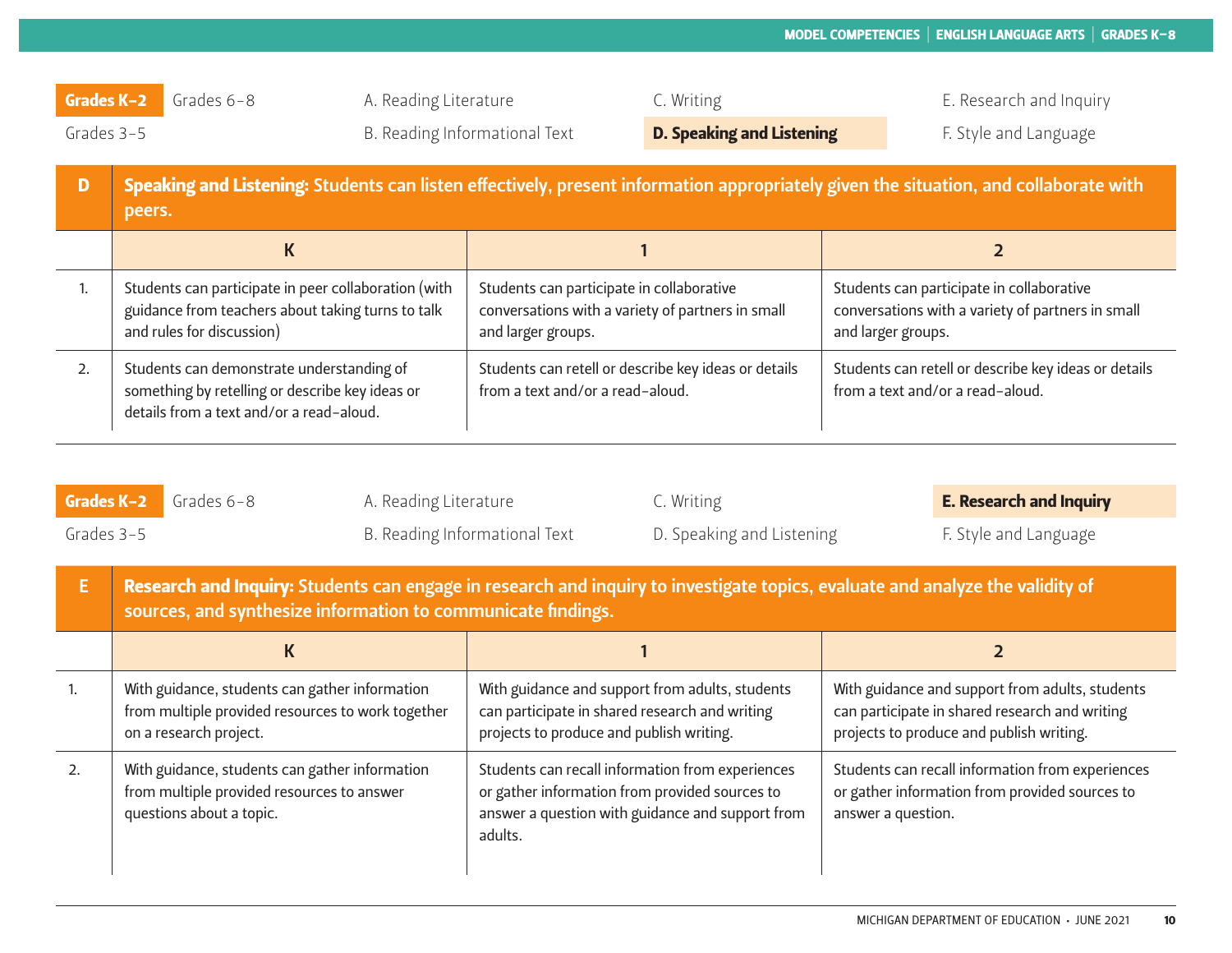| F              | Style and Language: Students can build vocabulary knowledge and apply conventions of grammar and usage specific to the context.                                                                                                                                         |                                                                                                                                                                                      |                                                                                                                                                                                                            |  |  |  |
|----------------|-------------------------------------------------------------------------------------------------------------------------------------------------------------------------------------------------------------------------------------------------------------------------|--------------------------------------------------------------------------------------------------------------------------------------------------------------------------------------|------------------------------------------------------------------------------------------------------------------------------------------------------------------------------------------------------------|--|--|--|
|                | K                                                                                                                                                                                                                                                                       |                                                                                                                                                                                      | $\overline{2}$                                                                                                                                                                                             |  |  |  |
| $\mathbf{1}$ . | Students can demonstrate beginning conventions<br>of standard English grammar and usage when<br>writing or speaking (ex: upper/lower case letters,<br>common nouns/verbs/pronouns, reading from<br>left to right and top to bottom, and basic sentence<br>punctuation). | Students can demonstrate the organization and<br>basic features of print, and command of the<br>conventions of standard English grammar and<br>usage when writing or speaking.       | Students can demonstrate command of the<br>conventions of standard English grammar and<br>language and usage when writing or speaking.                                                                     |  |  |  |
| 2.             | Students can determine or clarify the meaning<br>of unknown and multiple-meaning words and<br>phrases.                                                                                                                                                                  | Students can determine or clarify the meaning<br>of unknown and multiple-meaning words and<br>phrases based on grade 1 reading and content,<br>choosing from an array of strategies. | Students can identify and determine or clarify the<br>meaning of unknown and multiple-meaning words<br>and phrases based on grade 2 reading and content,<br>choosing flexibly from an array of strategies. |  |  |  |
| 3.             | With guidance and support from adults, students<br>can demonstrate understanding of word<br>relationships and nuances in word meanings (sort<br>words into categories, basic verbs, and adjectives).                                                                    | With guidance and support from adults, students<br>can demonstrate understanding of word<br>relationships and nuances in word meanings.                                              | Students can develop understanding of word<br>relationships and nuances in word meanings.                                                                                                                  |  |  |  |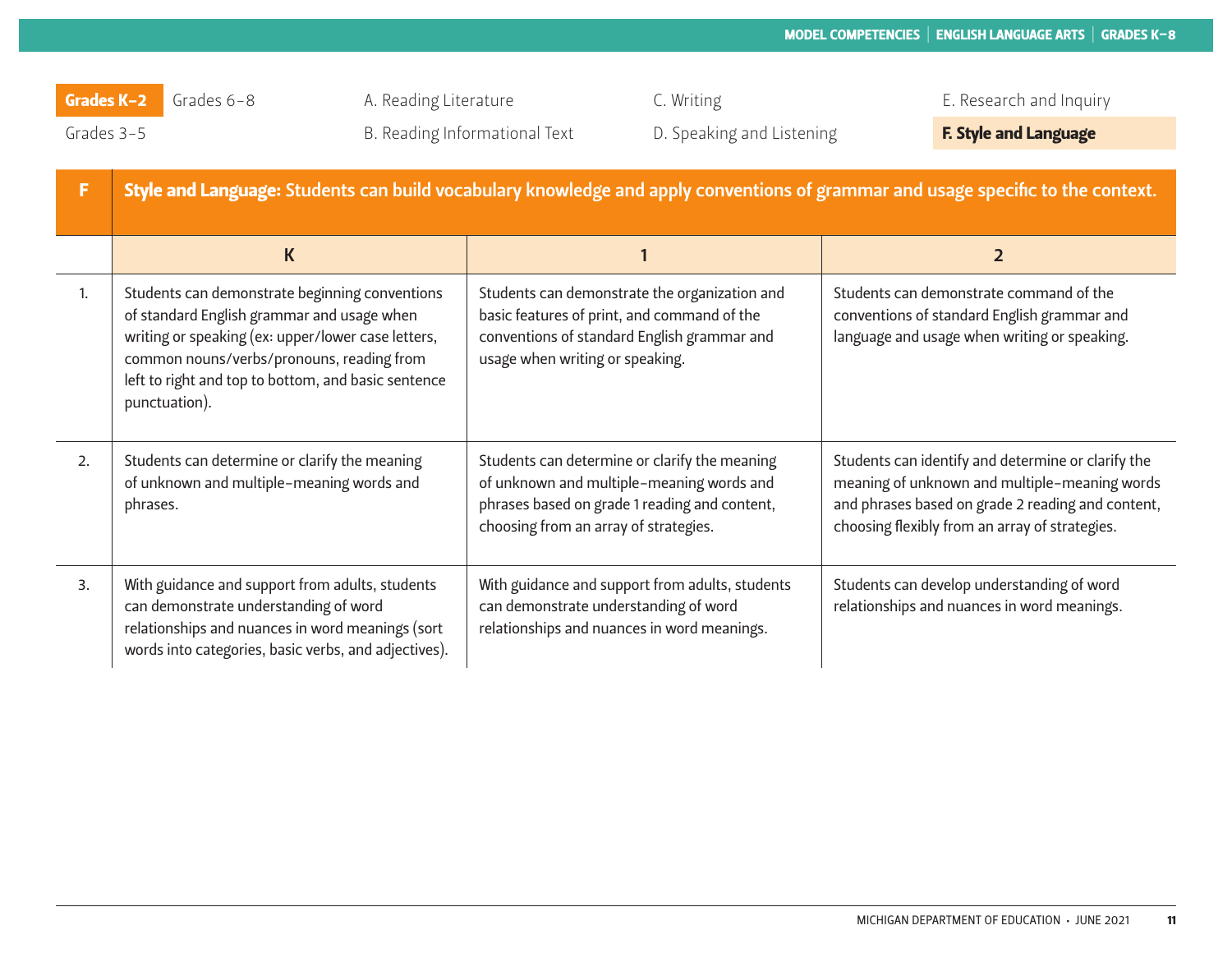| A  | Reading Literature: Students can read with purpose, understand and analyze evidence in literature to construct meaning in<br>increasingly complex texts.                                           |                                                                                                                                                                                                                                                                                         |                                                                                                                                                                                                                                                                                                                  |  |  |  |
|----|----------------------------------------------------------------------------------------------------------------------------------------------------------------------------------------------------|-----------------------------------------------------------------------------------------------------------------------------------------------------------------------------------------------------------------------------------------------------------------------------------------|------------------------------------------------------------------------------------------------------------------------------------------------------------------------------------------------------------------------------------------------------------------------------------------------------------------|--|--|--|
|    | 3                                                                                                                                                                                                  | 4                                                                                                                                                                                                                                                                                       | 5                                                                                                                                                                                                                                                                                                                |  |  |  |
| 1. | Students can demonstrate understanding and cite<br>text as the basis for the answers (when reading<br>stories, dramas, and poetry independently and<br>proficiently.                               | Students can cite text when explaining answers<br>and drawing inferences from texts (stories,<br>dramas, and poetry) proficiently with scaffolding as<br>needed.                                                                                                                        | Students can quote accurately from text to support<br>answers and when drawing inferences from texts<br>(stories, dramas, and poetry) independently and<br>proficiently.                                                                                                                                         |  |  |  |
| 2. | Students can determine the central message or<br>theme and explain how this was detailed in the<br>story.                                                                                          | Students can determine the theme of a story and<br>summarize the text.                                                                                                                                                                                                                  | Students can determine the theme of a text and<br>summarize the text, including how the choices of<br>characters demonstrate the theme.                                                                                                                                                                          |  |  |  |
| 3. | Students can describe the characters in a story and<br>their actions.                                                                                                                              | Students can describe with detail the character,<br>setting, or events of a story.                                                                                                                                                                                                      | Students can compare multiple characters,<br>settings, and events with specific details and<br>examples.                                                                                                                                                                                                         |  |  |  |
| 4. | Students can determine the meaning of unknown<br>and multiple-meaning words and phrases in a<br>text relevant to a grade 3 topic or subject area,<br>choosing flexibly from a range of strategies. | Students can determine the meaning of general<br>academic and domain-specific words and phrases<br>in a text relevant to grade 4 topics or subject areas,<br>choosing from a range of strategies (use context<br>clues, Greek and Latin affixes and roots, and<br>reference materials). | Students can determine the meaning of words and<br>phrases of general academic and domain-specific<br>words and phrases in a text relevant to a grade 5<br>topic or subject area, choosing flexibly from a range<br>of strategies (using context clues, cause/effect<br>relationships, and reference materials). |  |  |  |
| 5. | Students can identify parts of stories or text<br>(chapter, scene, stanza) and how the parts build on<br>previous sections.                                                                        | Students can explain the difference between<br>different types of text (poems and drama).                                                                                                                                                                                               | Students can explain how chapters, scenes, or<br>stanzas fit together to provide the overall structure.                                                                                                                                                                                                          |  |  |  |
| 6. | Students can compare and contrast themes,<br>settings, and plots of stories by the same author<br>about similar characters.                                                                        | Students can compare and contrast themes,<br>topics, and patterns of events in stories, myths,<br>and traditional literature from different cultures.                                                                                                                                   | Students can compare and contrast stories in the<br>same genre on their approaches to similar themes<br>and topics.                                                                                                                                                                                              |  |  |  |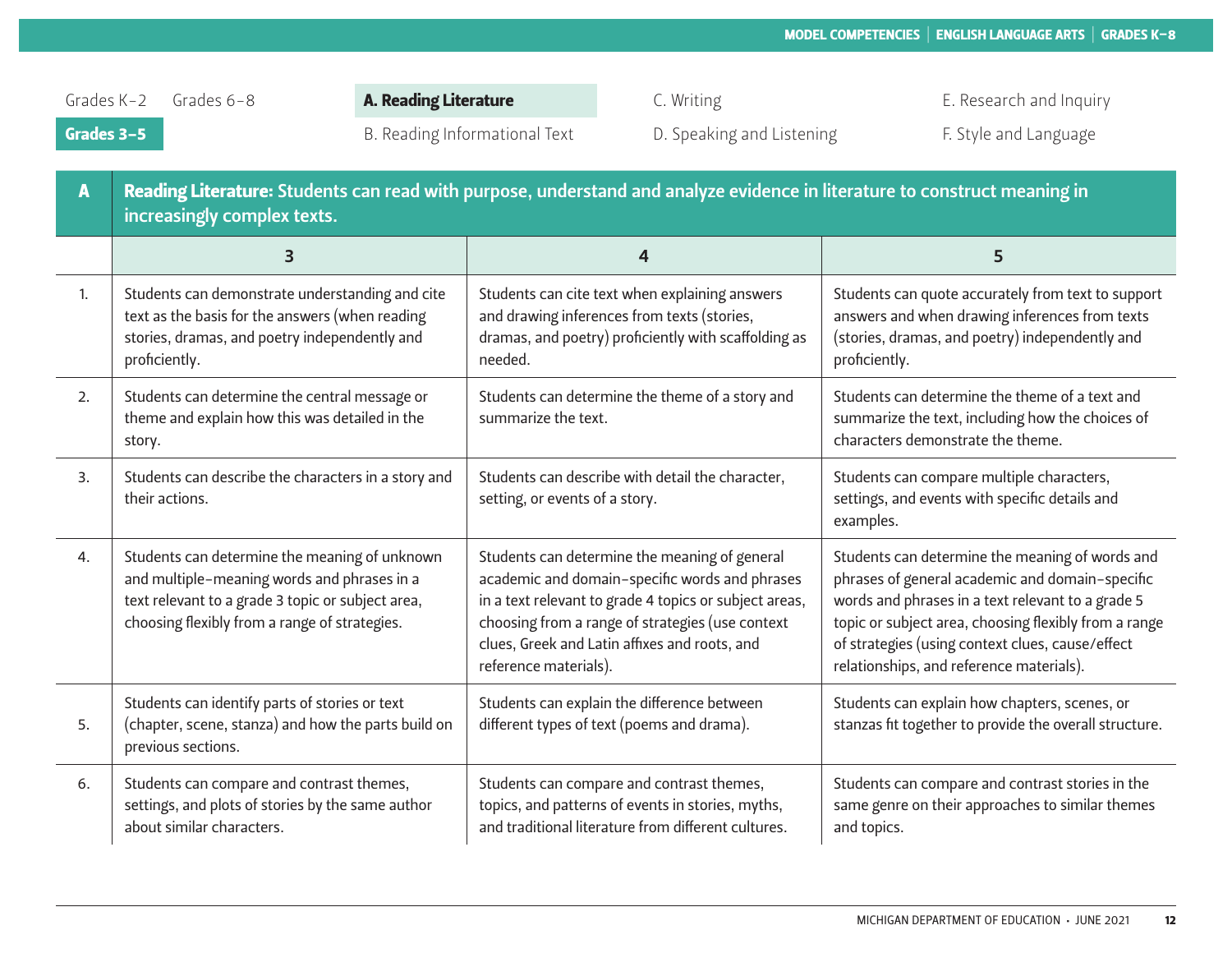| $\mathbf{B}$ | Reading Informational Text: Students can read with purpose, understand and analyze information and evidence to construct<br>meaning in increasingly complex texts. |                                                                                                                                               |                                                                                                                                                     |  |  |  |
|--------------|--------------------------------------------------------------------------------------------------------------------------------------------------------------------|-----------------------------------------------------------------------------------------------------------------------------------------------|-----------------------------------------------------------------------------------------------------------------------------------------------------|--|--|--|
|              | 3                                                                                                                                                                  | 4                                                                                                                                             | 5                                                                                                                                                   |  |  |  |
| 1.           | Students can ask and answer questions to show<br>understanding of informational text, referring<br>explicitly to the text as the basis for the answers.            | Students can use details and examples from<br>informational text to answer questions explicitly<br>and when drawing inferences.               | Students can quote accurately when explaining<br>what informational text says explicitly and when<br>drawing inferences about the text.             |  |  |  |
| 2.           | Students can describe the relationship between a<br>series of events, concepts, or steps in the correct<br>sequence.                                               | Students can explain events, procedures, ideas, or<br>concepts from different informational texts.                                            | Students can explain the relationships or<br>interactions between multiple individuals, events,<br>ideas, or concepts in the text.                  |  |  |  |
| 3.           | Students can use text features (key words,<br>sidebars, hyperlinks) to find information related to<br>a given topic.                                               | Students can describe the structure of a text<br>(cause/effect, problem/solution, etc.) including<br>events, ideas, concepts, or information. | Students can compare and contrast the overall<br>structure of events, ideas, concepts, or information<br>in two or more texts.                      |  |  |  |
| 4.           | Students can identify how their own point of view<br>is different from that of the author of a text.                                                               | Students can compare and contrast firsthand and<br>secondhand accounts of a topic and describe the<br>differences in focus.                   | Students can analyze multiple points of view of the<br>same event or topic and describe how they are the<br>same or different from their own ideas. |  |  |  |
| 5.           | Students can describe the connection between<br>particular sentences and paragraphs in a text<br>(compare, cause/effect, first/secondhand<br>accounts, etc.).      | Students can explain how an author uses reasons<br>and evidence to support points in text.                                                    | Students can identify and explain an author's use<br>of reasons and evidence to support points in a text.                                           |  |  |  |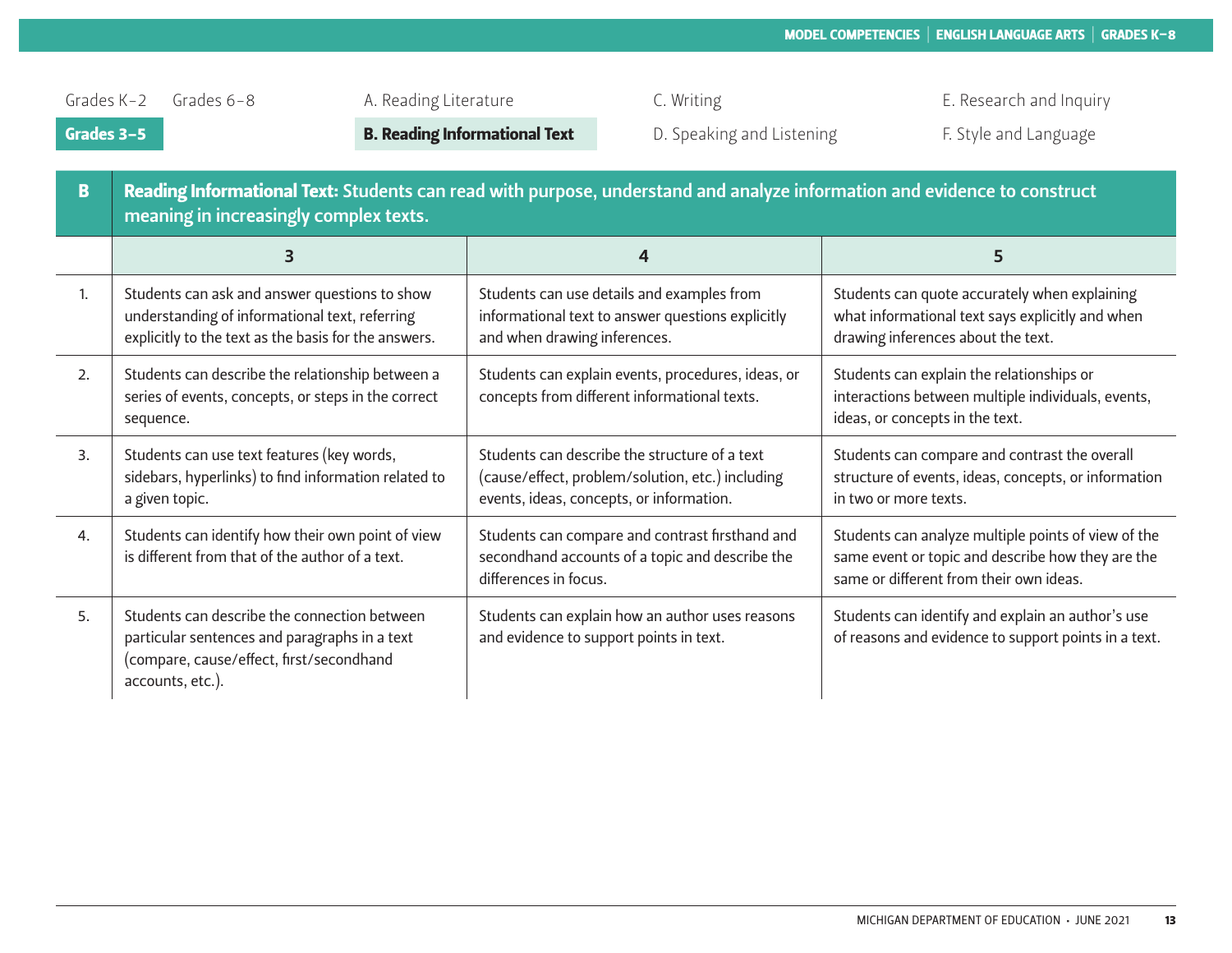Grades 3-5 B. Reading Informational Text D. Speaking and Listening F. Style and Language

| C. Writing |  |
|------------|--|
|            |  |

Grades K-2 Grades 6-8 A. Reading Literature **C. Writing C. E. Access A. Research and Inquiry** 

|    | Writing: Students can effectively communicate purpose to an intended audience through written language, using a variety of media.              |                                                                                                                                                                                                                    |                                                                                                                                                                                                                                                                   |  |  |  |
|----|------------------------------------------------------------------------------------------------------------------------------------------------|--------------------------------------------------------------------------------------------------------------------------------------------------------------------------------------------------------------------|-------------------------------------------------------------------------------------------------------------------------------------------------------------------------------------------------------------------------------------------------------------------|--|--|--|
|    | 3                                                                                                                                              | 4                                                                                                                                                                                                                  | 5                                                                                                                                                                                                                                                                 |  |  |  |
| 1. | Students can write structured opinion pieces that<br>state a point of view and provide reasons that<br>support the opinion.                    | Students can write opinion pieces that support<br>a point of view, create a structure that groups<br>related reasons and is supported with facts and<br>details.                                                   | Students can write structured opinion pieces that<br>support a point of view, with logically ordered<br>reasons, supporting facts and details, and provide a<br>conclusion that relates to the opinion.                                                           |  |  |  |
| 2. | Students can write informative or explanatory texts<br>to examine a topic and clearly convey ideas.                                            | Students can write informative or explanatory<br>texts to examine a topic and clearly convey ideas,<br>connect their ideas with words and phrases, and<br>provide a conclusion that relates to the topic.          | Students can write informative or explanatory<br>texts to examine a topic and clearly convey ideas,<br>connect their ideas with words, phrases, and<br>clauses, and provide a conclusion that relates to<br>the presented information.                            |  |  |  |
| 3. | Students can use effective techniques, descriptive<br>details, and clear event sequences to write<br>narratives (real or imagined experience). | Students can use effective techniques, descriptive<br>details, and clear event sequences to write<br>narratives (real or imagined experiences) and<br>provide a closing that follows the events or<br>experiences. | Students can use effective techniques and<br>clear event sequences to write narratives (real<br>or imagined experiences), use concrete words<br>and details to convey experiences and events,<br>and provide a closing that follows the events or<br>experiences. |  |  |  |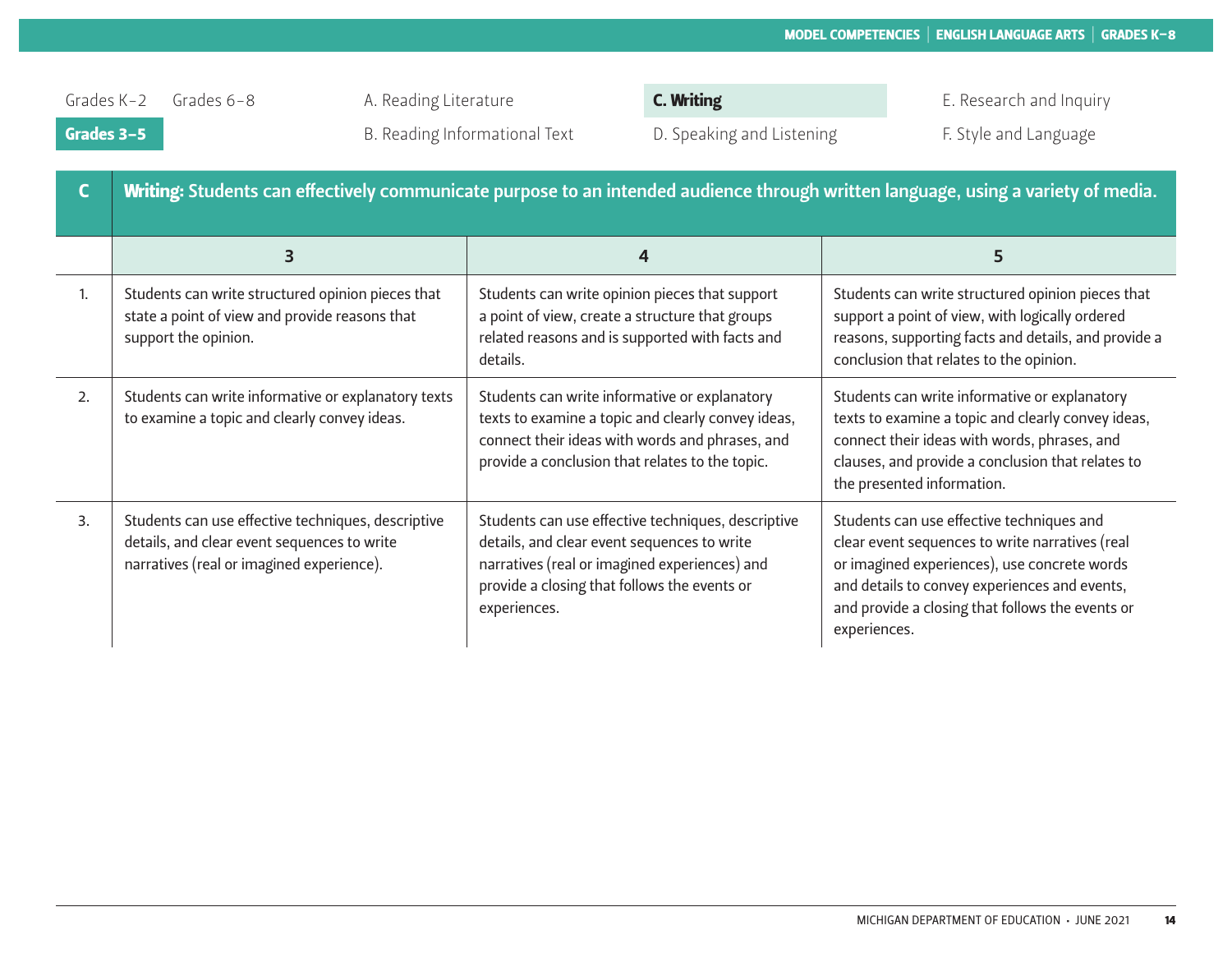| D  | Speaking and Listening: Students can listen effectively, present information appropriately given the situation, and collaborate with<br>peers.                                                                                           |                                                                                                                                                                                                                                                                                                                       |                                                                                                                                                                                                                                                                                                                                                                                                                                                       |  |  |  |
|----|------------------------------------------------------------------------------------------------------------------------------------------------------------------------------------------------------------------------------------------|-----------------------------------------------------------------------------------------------------------------------------------------------------------------------------------------------------------------------------------------------------------------------------------------------------------------------|-------------------------------------------------------------------------------------------------------------------------------------------------------------------------------------------------------------------------------------------------------------------------------------------------------------------------------------------------------------------------------------------------------------------------------------------------------|--|--|--|
|    |                                                                                                                                                                                                                                          | 4                                                                                                                                                                                                                                                                                                                     |                                                                                                                                                                                                                                                                                                                                                                                                                                                       |  |  |  |
| 1. | Students can engage effectively in collaborative<br>discussions (one-on-one, groups, teacher-led)<br>with a variety of partners, about grade 3 topics and<br>texts, building on others' ideas and expressing their<br>own ideas clearly. | Students can engage effectively in collaborative<br>discussions (one-on-one, groups, teacher-led)<br>with a variety of partners, about grade 4 topics and<br>texts, building on others' ideas and expressing their<br>own ideas clearly (come to discussions prepared,<br>having read, or studied required material). | Students can engage effectively in collaborative<br>discussions (one-on-one, groups, teacher-led)<br>with a variety of partners about grade 5 topics and<br>texts building on others' ideas and expressing their<br>own ideas clearly (come to discussions prepared,<br>having read, or studied required material and<br>explicitly drawing on that preparation and other<br>information known about the topic to explore ideas<br>under discussion). |  |  |  |
| 2. | Students can determine the main ideas and<br>supporting details of a text read aloud or<br>information presented in various media and<br>formats.                                                                                        | Students can paraphrase portions of a text read<br>aloud or information presented in various media<br>and formats.                                                                                                                                                                                                    | Students can summarize a written text read aloud<br>or information presented in various media and<br>formats.                                                                                                                                                                                                                                                                                                                                         |  |  |  |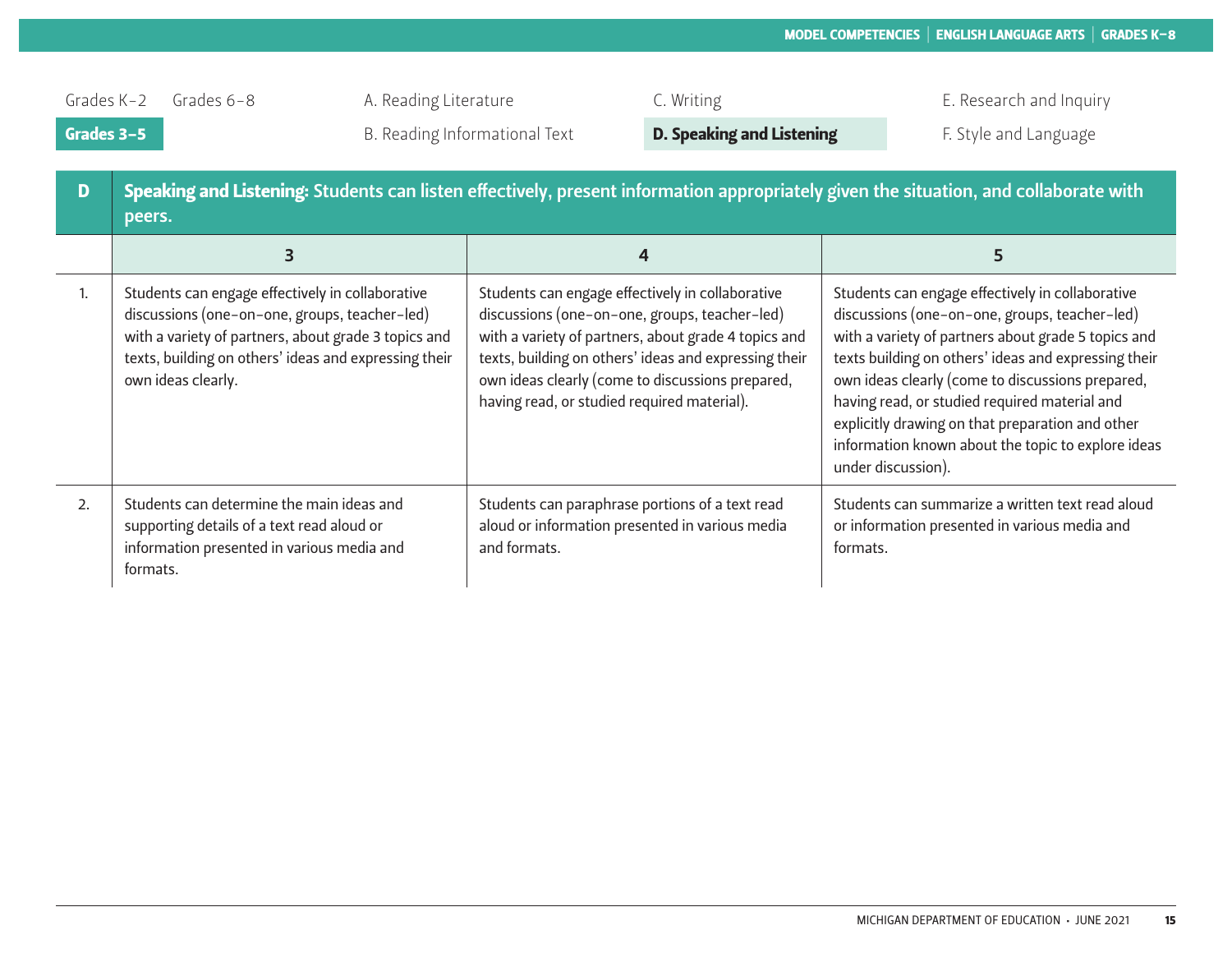| Grades $K-2$ | Grades $6 - 8$                                                                                                                                                                                | A. Reading Literature         | C. Writing                                                                                                                     | <b>E. Research and Inquiry</b>                                                                                                                     |
|--------------|-----------------------------------------------------------------------------------------------------------------------------------------------------------------------------------------------|-------------------------------|--------------------------------------------------------------------------------------------------------------------------------|----------------------------------------------------------------------------------------------------------------------------------------------------|
| Grades 3-5   |                                                                                                                                                                                               | B. Reading Informational Text | D. Speaking and Listening                                                                                                      | F. Style and Language                                                                                                                              |
| 高            | Research and Inquiry: Students can engage in research and inquiry to investigate topics, evaluate and analyze the validity of<br>sources, and synthesize information to communicate findings. |                               |                                                                                                                                |                                                                                                                                                    |
|              |                                                                                                                                                                                               |                               |                                                                                                                                |                                                                                                                                                    |
|              | Students can conduct short research projects that<br>build knowledge about a topic.                                                                                                           |                               | Students can conduct short research projects that<br>build knowledge through investigation of different<br>aspects of a topic. | Students can conduct research to create projects<br>using several sources, including evidence from<br>technology, literary or informational texts. |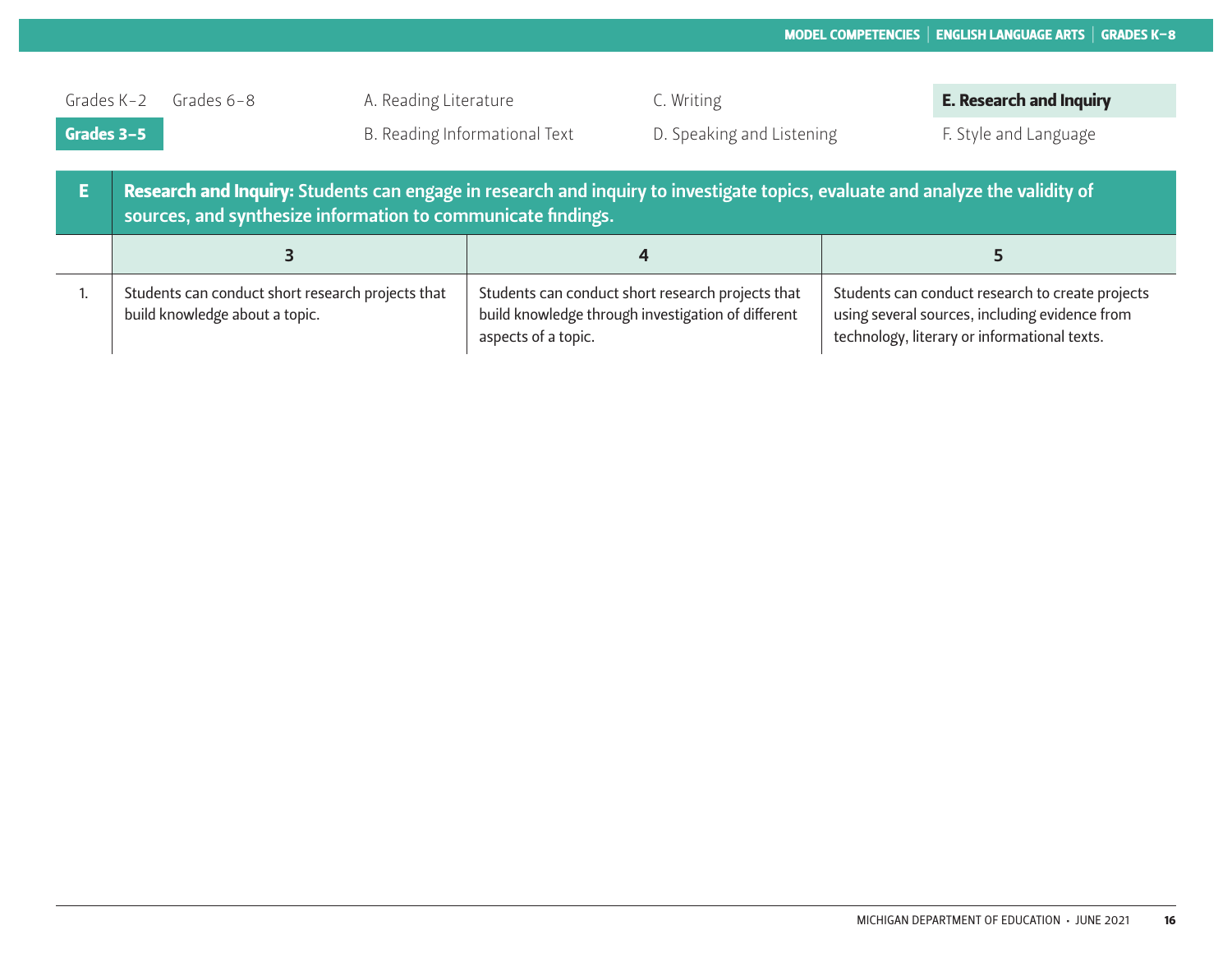| F                | Style and Language: Students can build vocabulary knowledge and apply conventions of grammar and usage specific to the context.                                                                                                                                                |                                                                                                                                                                                                                                             |                                                                                                                                                                                                                                                                               |  |
|------------------|--------------------------------------------------------------------------------------------------------------------------------------------------------------------------------------------------------------------------------------------------------------------------------|---------------------------------------------------------------------------------------------------------------------------------------------------------------------------------------------------------------------------------------------|-------------------------------------------------------------------------------------------------------------------------------------------------------------------------------------------------------------------------------------------------------------------------------|--|
|                  |                                                                                                                                                                                                                                                                                | 4                                                                                                                                                                                                                                           | 5                                                                                                                                                                                                                                                                             |  |
| 1.               | Students can demonstrate command of the<br>conventions of standard English grammar and<br>language and usage when writing or speaking<br>(explain the functions of nouns, pronouns, verbs,<br>adjectives, and adverbs in general and their<br>functions in particular senses). | Students can demonstrate command of the<br>conventions of standard English grammar and<br>language and usage when writing or speaking (use<br>relative pronouns: who, whose, whom, which, that;<br>and relative adverbs: where, when, why). | Students can demonstrate command of the<br>conventions of standard English grammar and<br>language and usage when writing or speaking<br>(explain the function of conjunctions, prepositions,<br>and interjections in general and their function in<br>particular sentences). |  |
| 2.               | Students can determine or clarify the meaning<br>of unknown and multiple-meaning words and<br>phrases through grade-level phonics skills.                                                                                                                                      | Students can determine or clarify the meaning<br>of unknown and multiple-meaning words and<br>phrases through grade-level phonics skills (letter-<br>sound combinations, and syllable patterns).                                            | Students can determine or clarify the meaning<br>of unknown and multiple-meaning words and<br>phrases through grade-level phonics skills (roots<br>and affixes).                                                                                                              |  |
| $\overline{3}$ . | Students can demonstrate understanding of<br>figurative language, word relationships, and<br>differences in word meanings.                                                                                                                                                     | Students can demonstrate understanding of<br>figurative language, word relationships, and<br>differences in word meanings.                                                                                                                  | Students can demonstrate understanding of<br>figurative language, word relationships, and<br>differences in word meanings.                                                                                                                                                    |  |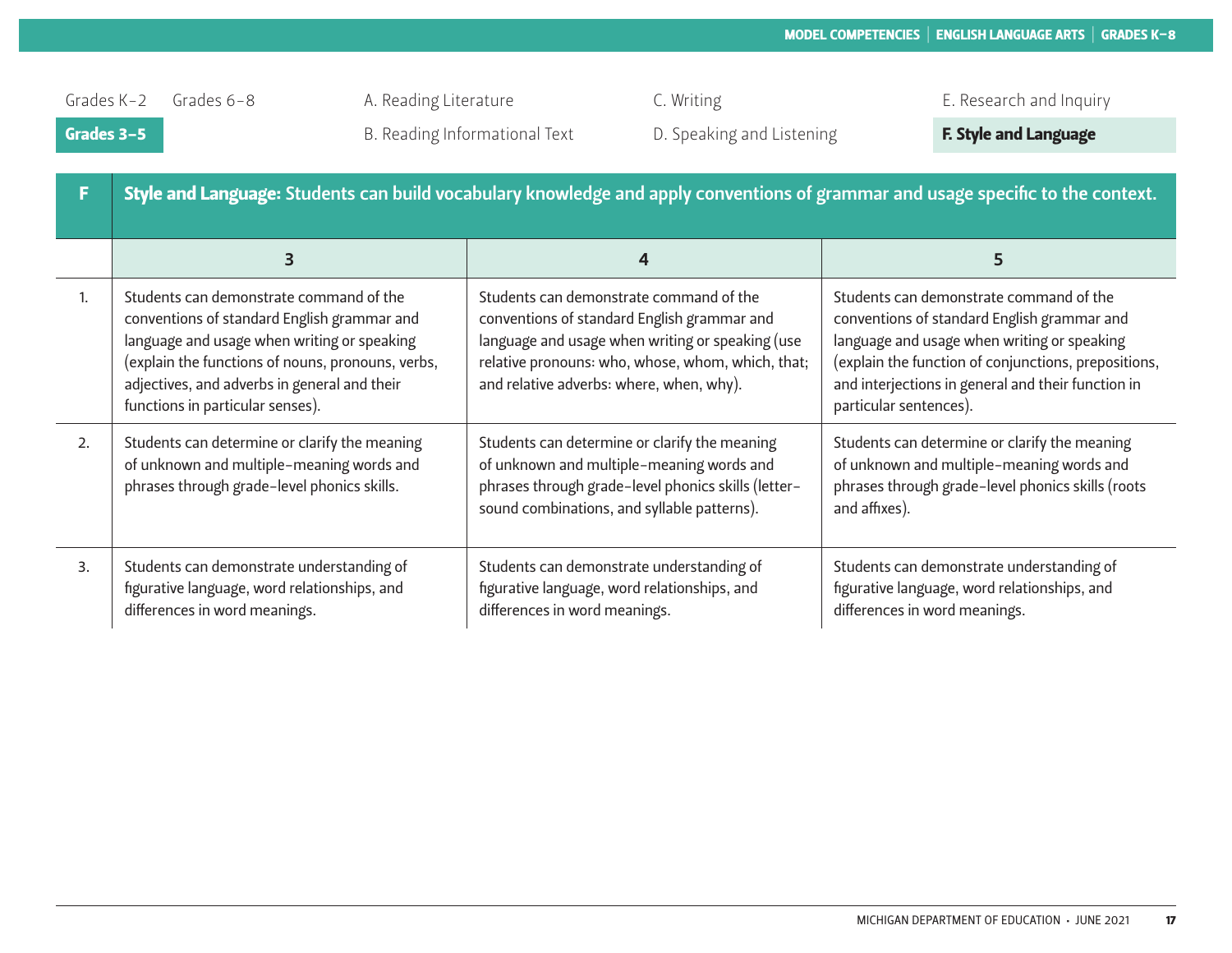Grades 3-5 **B. Reading Informational Text** D. Speaking and Listening F. Style and Language **F. Style and Language** 

| A  | Reading Literature: Students can read with purpose, understand and analyze evidence in literature to construct meaning in<br>increasingly complex texts.                                   |                                                                                                                                                                                                                     |                                                                                                                                                                                                     |  |
|----|--------------------------------------------------------------------------------------------------------------------------------------------------------------------------------------------|---------------------------------------------------------------------------------------------------------------------------------------------------------------------------------------------------------------------|-----------------------------------------------------------------------------------------------------------------------------------------------------------------------------------------------------|--|
|    |                                                                                                                                                                                            |                                                                                                                                                                                                                     | 8                                                                                                                                                                                                   |  |
| 1. | Students can use evidence to support an analysis<br>of the details of a text (stories, dramas, and<br>poems), as well as the overall meaning and<br>inferences with scaffolding as needed. | Students can use several pieces of evidence to<br>support inferences and analysis of how details of a<br>text interact with each other (stories, dramas, and<br>poems), as well as contribute to a theme of a text. | Students can independently use evidence to<br>support an analysis of how details of a text (stories,<br>dramas, and poems) impact each other, as well as<br>a theme of a text.                      |  |
| 2. | Students can explain the creative choices (e.g.,<br>word choice, structure, and literary elements) of<br>an author and analyze the impact of the creative<br>choices on meaning and tone.  | Students can compare and contrast the creative<br>choices (e.g., word choice, structure, rhyme,<br>repetitions, and literary elements) of an author.                                                                | Students can analyze the impact of an author's<br>creative choices (e.g., word choice, structure,<br>figurative and connotative meanings, and literary<br>elements) on the text's meaning and tone. |  |
| 3. | Students can compare and contrast a text<br>to another medium (e.g., audio, video, live<br>production).                                                                                    | Students can compare and contrast the techniques<br>used between a text to another medium (e.g.,<br>audio, video, live production).                                                                                 | Students can analyze and evaluate the choices<br>made by directors and actors (e.g., audio, video,<br>live production).                                                                             |  |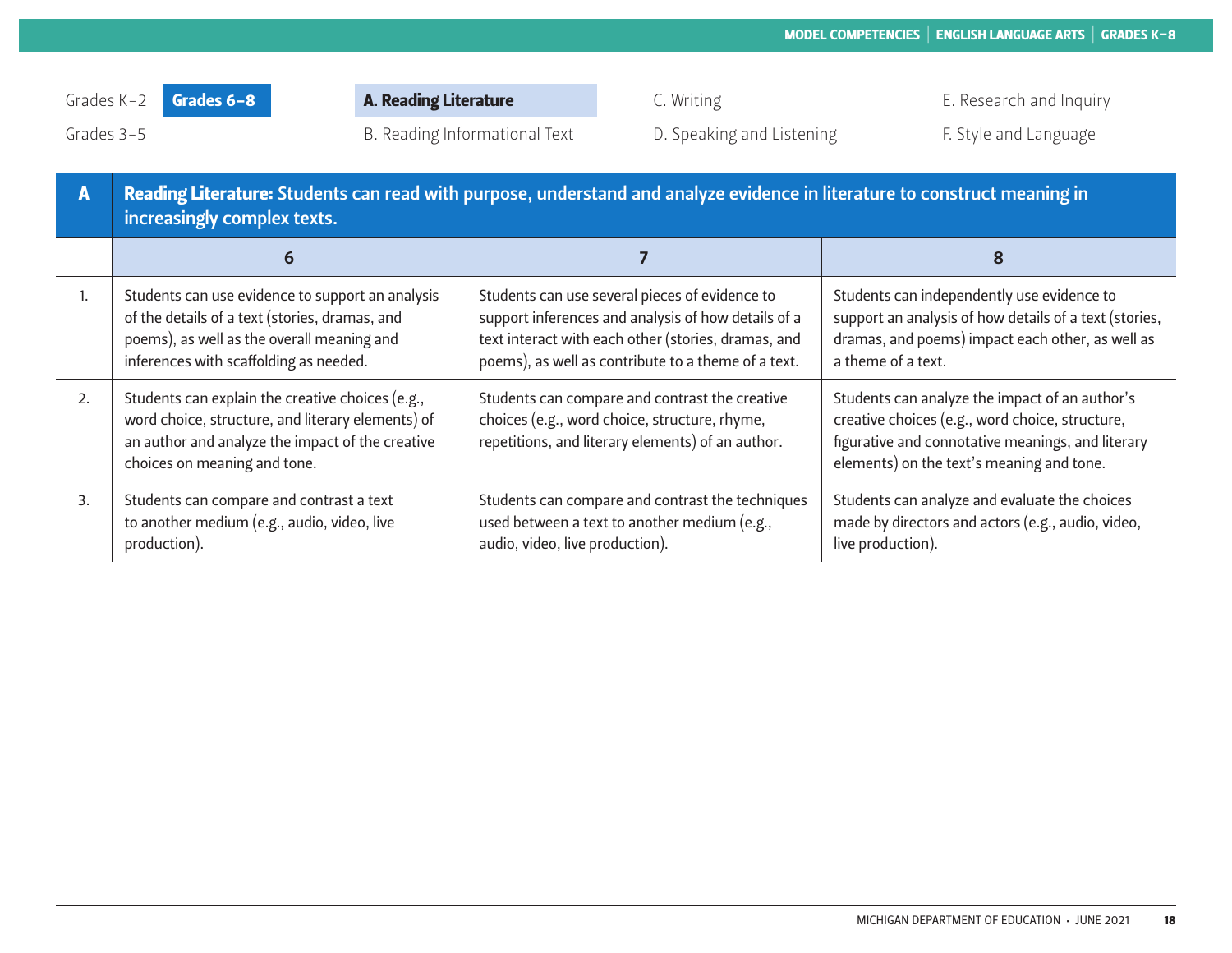Grades 3-5 **B. Reading Informational Text** D. Speaking and Listening F. Style and Language

| B  | Reading Informational Text: Students can read with purpose, understand and analyze information and evidence to construct<br>meaning in increasingly complex texts. |                                                                                                                                            |                                                                                                                                                                            |  |
|----|--------------------------------------------------------------------------------------------------------------------------------------------------------------------|--------------------------------------------------------------------------------------------------------------------------------------------|----------------------------------------------------------------------------------------------------------------------------------------------------------------------------|--|
|    | 6                                                                                                                                                                  |                                                                                                                                            | 8                                                                                                                                                                          |  |
| 1. | Students can use evidence to support an analysis<br>of the development of a key idea in a nonfiction<br>text with scaffolding.                                     | Students can use evidence to support an analysis<br>of the interactions between two key ideas in a<br>nonfiction text with text as needed. | Students can use evidence to support the analysis<br>of relationships between key details and supporting<br>ideas in a nonfiction text, independently and<br>proficiently. |  |
| 2. | Students can analyze how a section (e.g., sentence,<br>paragraph, chapter, or section) of text fits within<br>the overall structure.                               | Students can analyze how sections of text<br>contribute to the overall structure and<br>development of ideas.                              | Students can analyze the role of a particular<br>section of text in the development of a key<br>concept.                                                                   |  |
| 3. | Students can trace an argument, evaluating<br>whether specific claims are supported by evidence.                                                                   | Students can trace an argument and evaluate<br>whether reasoning is sound, and claims are<br>supported by evidence.                        | Students can precisely describe the argument and<br>evaluate the relevance of evidence in the text.                                                                        |  |
| 4. | Students can explain how an author's ideas are<br>conveyed in a text.                                                                                              | Students can analyze how an author distinguishes<br>her or his ideas from others.                                                          | Students can analyze how an author responds to<br>conflicting viewpoints.                                                                                                  |  |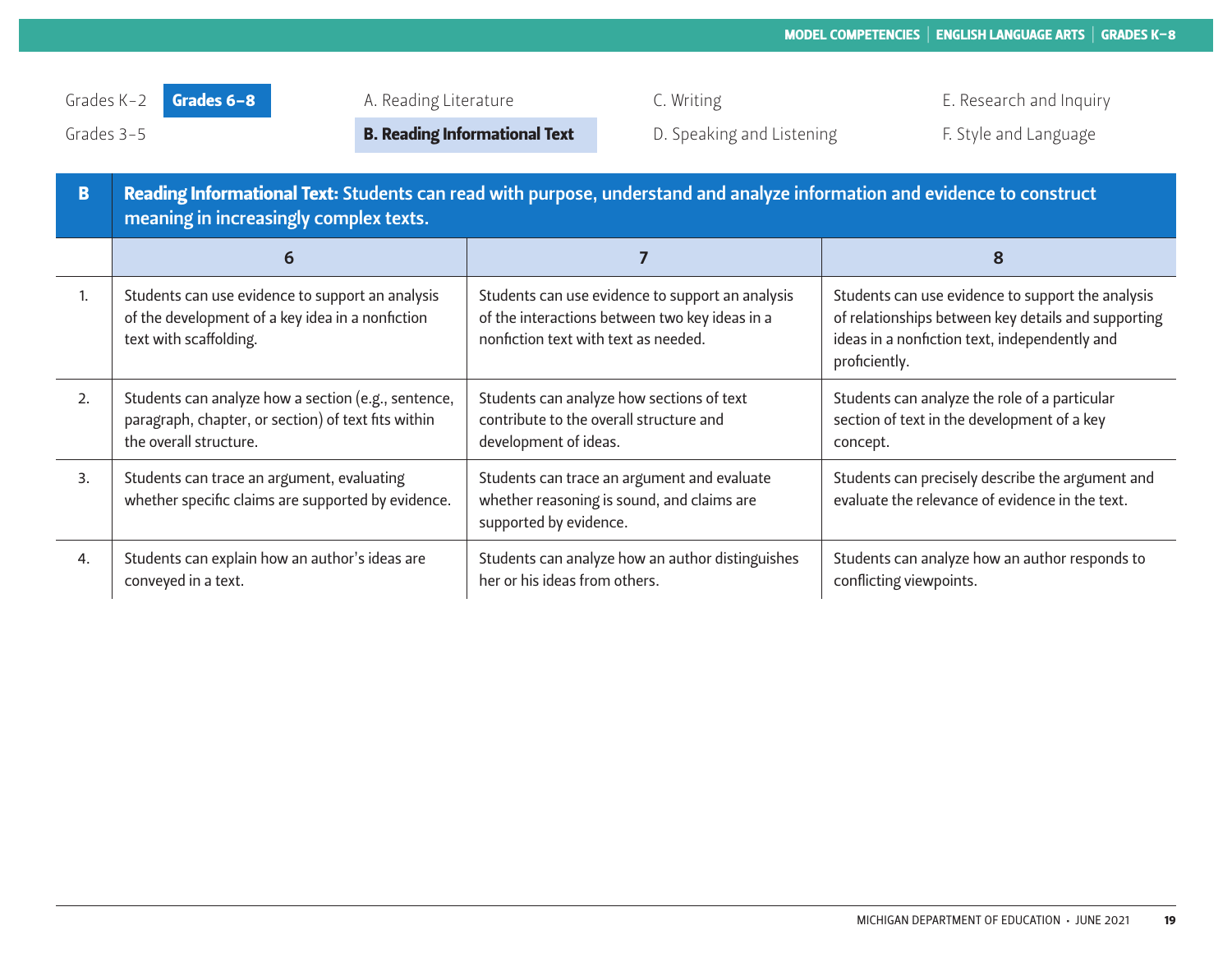Grades 3-5 **B. Reading Informational Text** D. Speaking and Listening F. Style and Language **F. Style and Language** 

| C. Writing |  |  |  |  |  |
|------------|--|--|--|--|--|
|------------|--|--|--|--|--|

| $\mathsf{C}$ | Writing: Students can effectively communicate purpose to an intended audience through written language, using a variety of media.                                                       |                                                                                                                                                                                                                                             |                                                                                                                                                                                                                                                                                                                 |  |
|--------------|-----------------------------------------------------------------------------------------------------------------------------------------------------------------------------------------|---------------------------------------------------------------------------------------------------------------------------------------------------------------------------------------------------------------------------------------------|-----------------------------------------------------------------------------------------------------------------------------------------------------------------------------------------------------------------------------------------------------------------------------------------------------------------|--|
|              | 6                                                                                                                                                                                       | $\overline{7}$                                                                                                                                                                                                                              | 8                                                                                                                                                                                                                                                                                                               |  |
| 1.           | Students can write arguments to support a claim<br>using clear reasoning and relevant evidence from<br>credible sources.                                                                | Students can write arguments to support claims<br>using clear and logical reasoning, relevant<br>evidence, and counter arguments to demonstrate<br>understanding of the topic.                                                              | Students can write arguments to support<br>multiple claims using clear and logical reasoning,<br>relevant evidence, and counter arguments that<br>demonstrate understanding of the complexity of<br>an issue.                                                                                                   |  |
| 2.           | Students can write informational texts using facts,<br>definitions, details, quotations, and examples to<br>examine a topic.                                                            | Students can write informational texts using facts,<br>definitions, details, quotations, and examples to<br>examine a topic.                                                                                                                | Students can write informational texts using facts,<br>definitions, details, quotations, and examples to<br>examine a topic.                                                                                                                                                                                    |  |
| 3.           | Students can write narratives to develop real or<br>imagined experiences or events using effective<br>technique, relevant descriptive details, and well-<br>structured event sequences. | Students can write well-structured narratives<br>using to develop real or imagined experiences<br>or events using effective technique, relevant<br>descriptive details, and well-structured event<br>sequences (e.g., dialogue and pacing). | Students can write well-structured narratives<br>using to develop real or imagined experiences<br>or events using effective technique, relevant<br>descriptive details, and well-structured event<br>sequences (e.g., dialogue; pacing; reflection; and a<br>variety of transition words, phrases and clauses). |  |
| 4.           | Students can use words/phrases to transition<br>between ideas.                                                                                                                          | Students can use words/phrases to transition<br>between ideas and create cohesion.                                                                                                                                                          | Students can use a variety of words/phrases to<br>show connections and relationships between ideas.                                                                                                                                                                                                             |  |
| 5.           | Students can write clear, relevant introductions<br>and conclusions based on purpose (e.g., argument,<br>informational, narrative).                                                     | Students can write introductions that establish<br>context (e.g., acknowledging opposing claims,<br>previewing what's to come, establishing point of<br>view).                                                                              | Students can write introductions that establish<br>context (e.g., acknowledging claims and opposing<br>claims, previewing what is to come, establishing<br>point of view).                                                                                                                                      |  |
| 6.           | Students can provide a concluding statement<br>or section that follows from the argument,<br>information, explanation, or narrated experiences<br>presented.                            | Students can write a concluding statement<br>or section based on purpose (e.g., argument,<br>informational, narrative) and reflect on the topic.                                                                                            | Students can write conclusions that follows<br>from and supports the argument, information,<br>explanation, or narrative presented, and reflect on<br>the topic.                                                                                                                                                |  |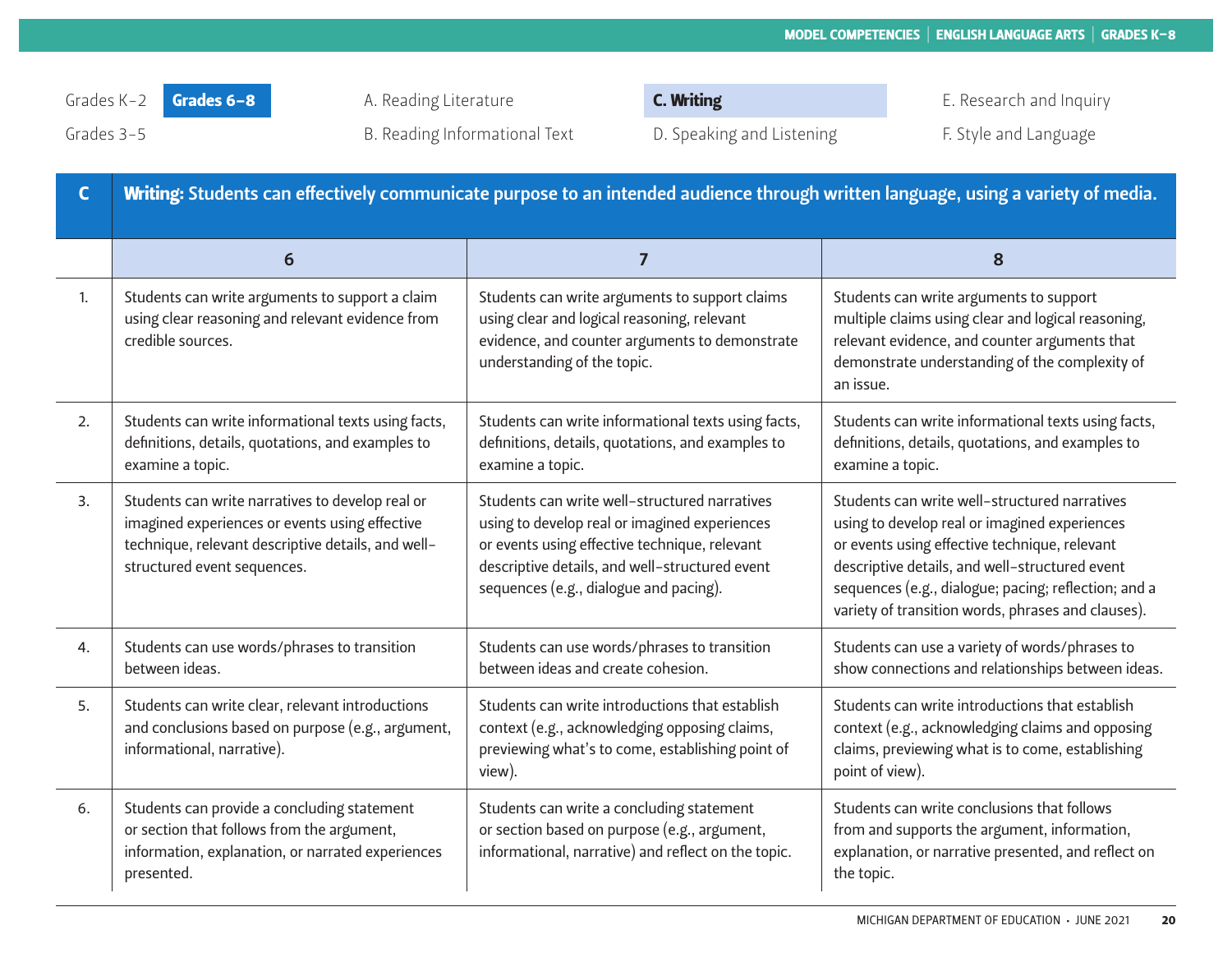- 
- Grades 3-5 **B. Reading Informational Text D. Speaking and Listening** F. Style and Language

|    | Speaking and Listening: Students can listen effectively, present information appropriately to a variety of audiences, given the<br>situation, and collaborate with peers.                      |                                                                                                                                         |                                                                                                                                                                                     |  |
|----|------------------------------------------------------------------------------------------------------------------------------------------------------------------------------------------------|-----------------------------------------------------------------------------------------------------------------------------------------|-------------------------------------------------------------------------------------------------------------------------------------------------------------------------------------|--|
|    |                                                                                                                                                                                                |                                                                                                                                         | 8                                                                                                                                                                                   |  |
|    | Students can present information in a logical<br>order using speaking techniques like eye contact,<br>adequate volume, clear pronunciation, and visuals<br>to clarify information.             | Students can present information in a focused,<br>logical order using speaking techniques and visuals<br>to highlight important points. | Students can present information in a concise,<br>logical manner using a style that is appropriate to<br>the purpose and including visuals to strengthen<br>arguments and interest. |  |
| 2. | Students can actively participate in collaborative<br>discussions by coming prepared, following rules for<br>discussion, asking, and responding to questions,<br>paraphrasing, and reflection. | Students can actively participate in collaborative<br>discussions and acknowledge new information and<br>modify views.                  | Students can actively participate in collaborative<br>discussions and modify views based on evidence<br>presented.                                                                  |  |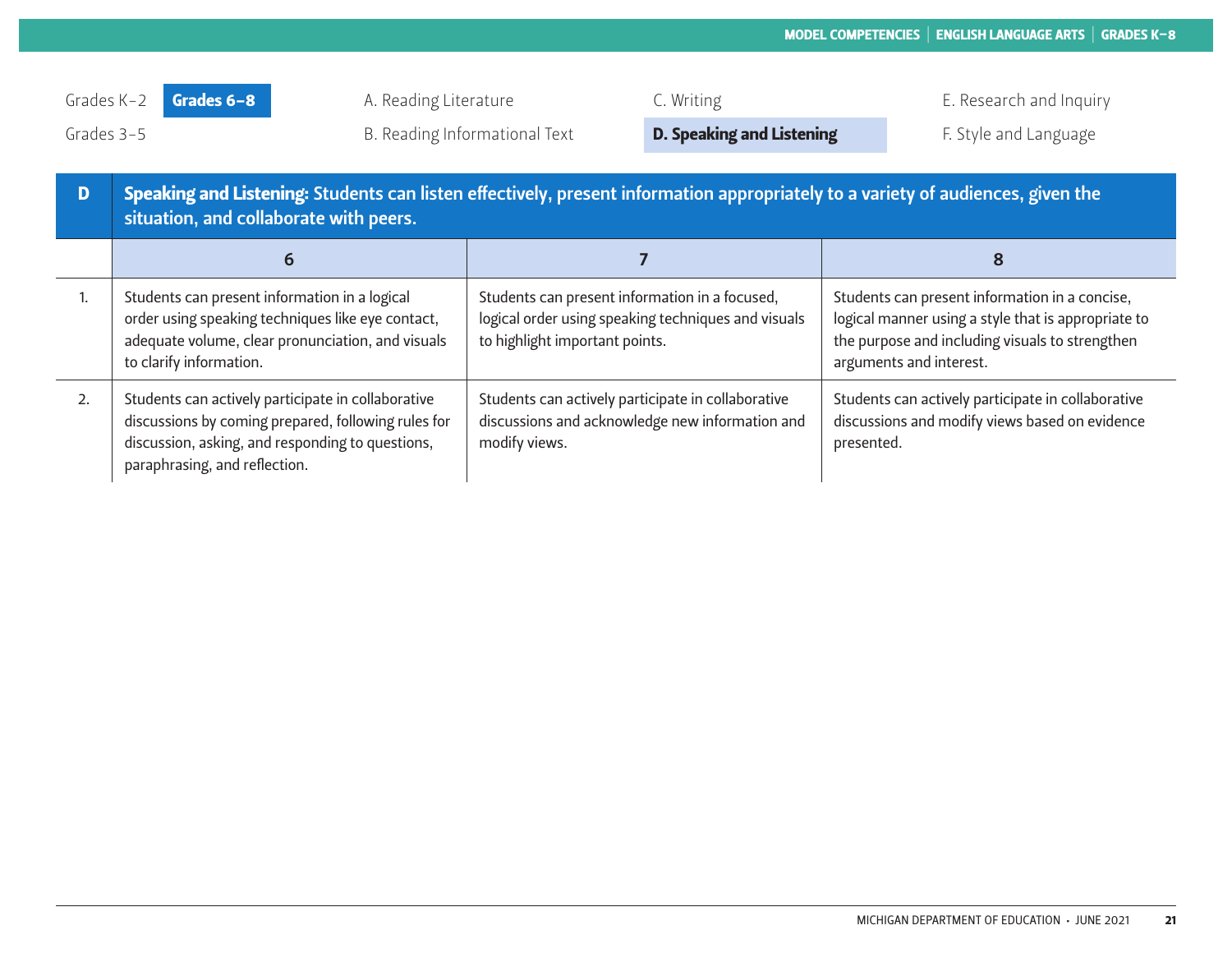Grades 3-5 **B. Reading Informational Text** D. Speaking and Listening F. Style and Language **F. Style and Language** 

| E  | Research and Inquiry: Students can engage in research and inquiry to investigate topics, evaluate and analyze the validity of<br>sources, and synthesize information to communicate findings. |                                                                                                                                                                                                                                                               |                                                                                                                                                                                                                                                                                                 |  |
|----|-----------------------------------------------------------------------------------------------------------------------------------------------------------------------------------------------|---------------------------------------------------------------------------------------------------------------------------------------------------------------------------------------------------------------------------------------------------------------|-------------------------------------------------------------------------------------------------------------------------------------------------------------------------------------------------------------------------------------------------------------------------------------------------|--|
|    | 6                                                                                                                                                                                             |                                                                                                                                                                                                                                                               | 8                                                                                                                                                                                                                                                                                               |  |
| 1. | Students can quote or paraphrase the data and<br>conclusions of others while avoiding plagiarism<br>and providing basic bibliographic information for<br>sources.                             | Students can quote or paraphrase the data and<br>conclusions of others while avoiding plagiarism and<br>following a standard format for citation.                                                                                                             | Students can quote or paraphrase relevant data<br>and conclusions of others while avoiding plagiarism<br>and following a standard format for citation.                                                                                                                                          |  |
| 2. | Students can gather relevant information from<br>several sources and assess the credibility of each<br>source to answer a question.                                                           | Students can gather relevant information from<br>multiple print and digital sources, using search<br>terms effectively, and assessing the credibility and<br>accuracy of each source to answer a question and<br>generate new questions for further research. | Students can gather relevant research from<br>multiple print and digital sources, using search<br>terms effectively, and assessing the credibility and<br>accuracy of sources, to answer a self-generated<br>question and generate new questions that allow<br>multiple avenues of exploration. |  |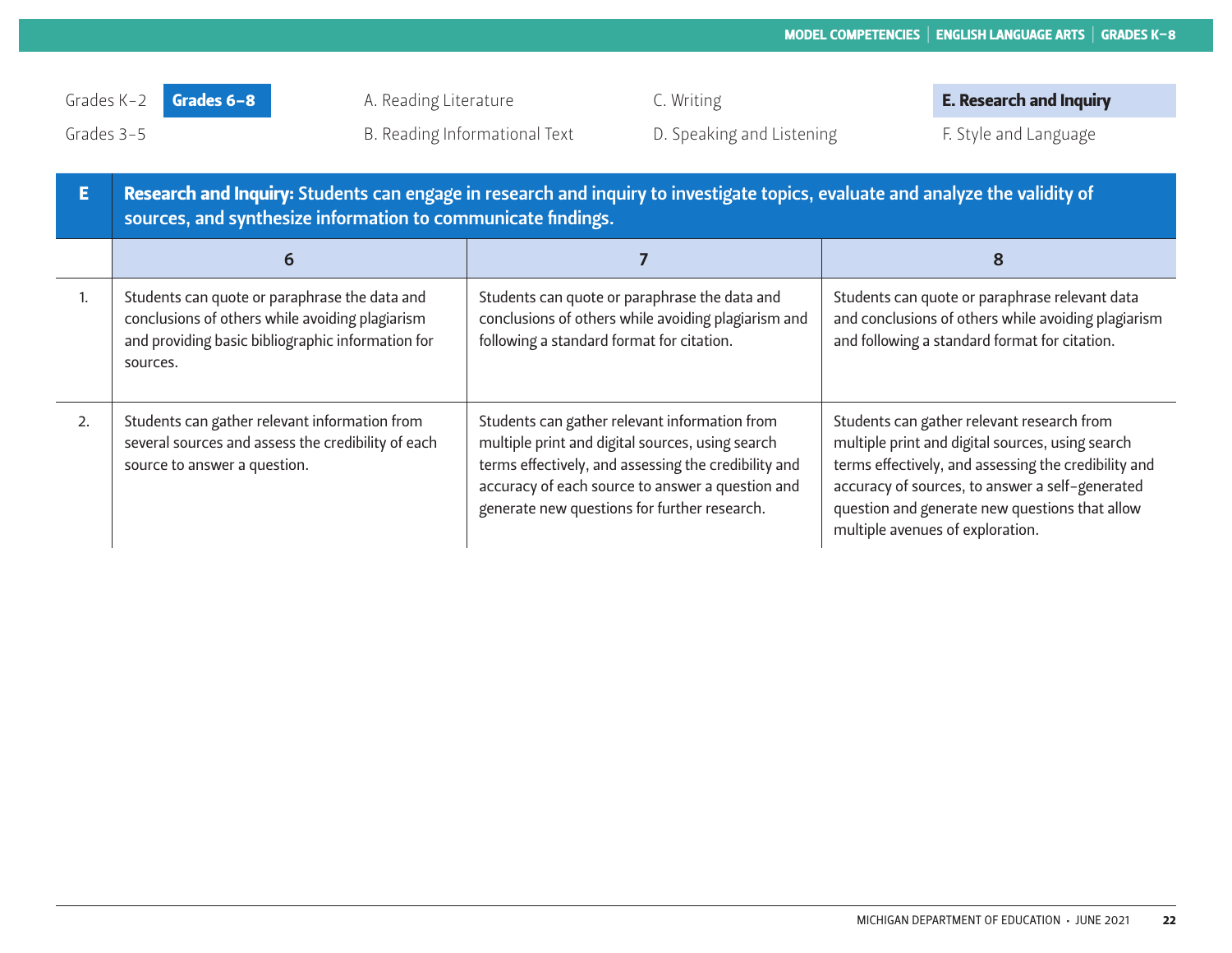|    | Style and Language: Students can apply conventions of grammar and use academic and domain-specific vocabulary. |                                                                                                              |                                                                                                                                                                                                                                  |  |
|----|----------------------------------------------------------------------------------------------------------------|--------------------------------------------------------------------------------------------------------------|----------------------------------------------------------------------------------------------------------------------------------------------------------------------------------------------------------------------------------|--|
|    | 6                                                                                                              |                                                                                                              | 8                                                                                                                                                                                                                                |  |
| 1. | Students will maintain a consistent style and tone<br>of writing that fits purpose.                            | Students will maintain a consistent style and tone<br>of writing that fits purpose.                          | Students will maintain a consistent style and tone<br>of writing that fits purpose.                                                                                                                                              |  |
| 2. | Students will use visuals when appropriate.                                                                    | Students will use visuals when appropriate                                                                   | Students will use visuals when appropriate.                                                                                                                                                                                      |  |
| 3. | Students will write using a command of<br>conventions.                                                         | Students will write using a command of<br>conventions.                                                       | Students will write using a command of<br>conventions.                                                                                                                                                                           |  |
| 4. | Students can vary sentence patterns.                                                                           | Students can vary sentence patterns to express<br>relationships among ideas.                                 | Use verbs in the active and passive voice and in<br>the conditional and subjunctive mood to achieve<br>effects (e.g., emphasizing the actor or the action;<br>expressing uncertainty or describing a state<br>contrary to fact). |  |
| 5. | Students can determine the meanings of unknown<br>words and phrases using context and word<br>relationships.   | Students can determine the meanings of unknown<br>words and phrases using context and word<br>relationships. | Students can determine the meanings of unknown<br>words and phrases using context and word<br>relationships.                                                                                                                     |  |